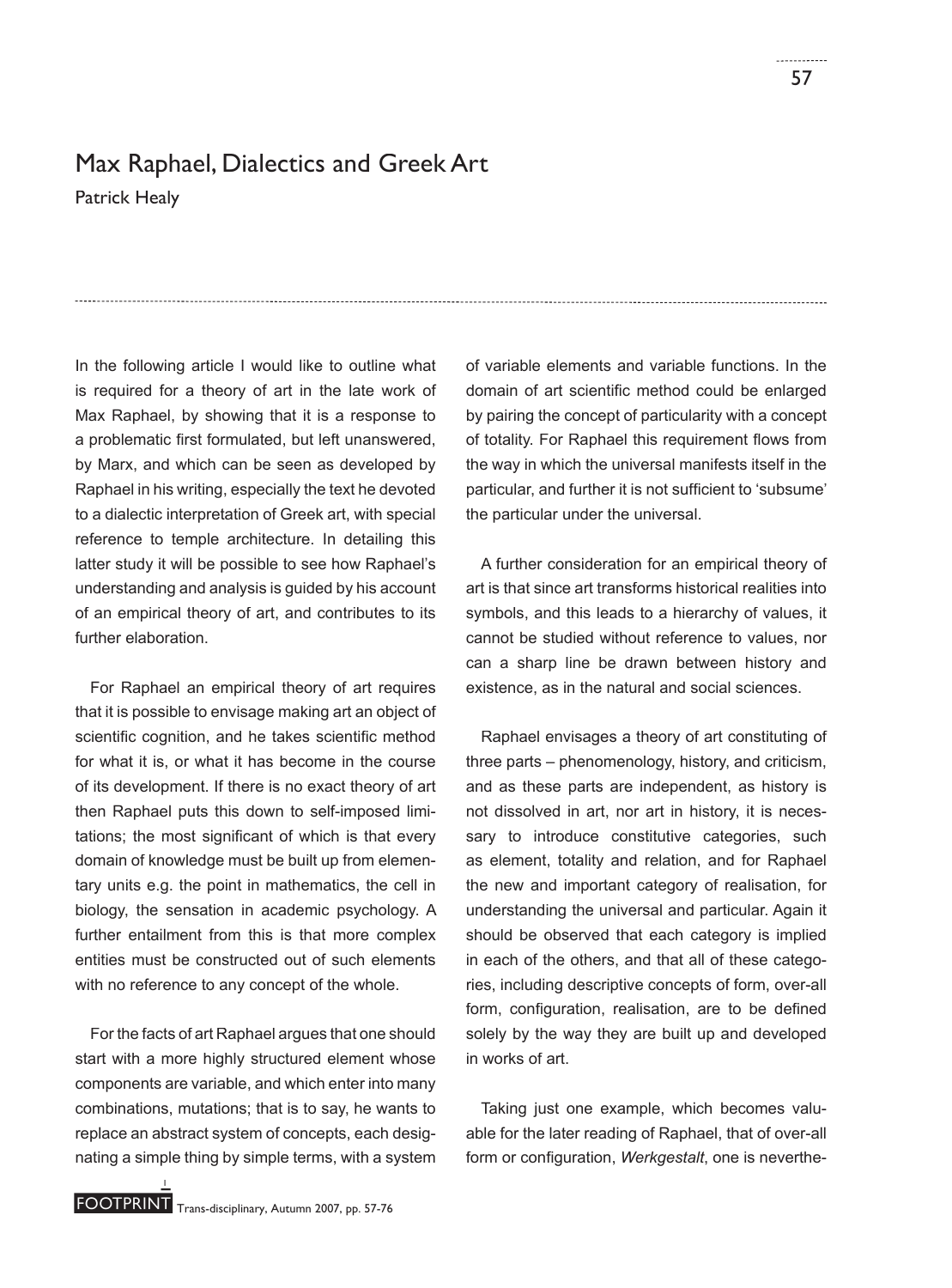less dealing with a stage in a process, a stage in which a number of concrete factors have combined in a unique way and which has become relatively independent. In the concept of *Werkgestalt* we have the analysis of form as a process, for Raphael does not use the term 'form' to signify abstract relations, such as proportions or symmetry, which can then be applied, rather, it indicates, as form, something concrete and material with a content and structure, where abstract relations are merely regulative factors; that is to say for Raphael form is a constituted existent, and every actual form is constituted as effective form, and of course there are various types and degrees of form, choice of material, means of representation, sensory qualities, and types of modelling, the manner of combining them being then determined by a given content which becomes accessible in the course of constituting form.

What unifies the yet unknown content and the nascent form with autonomous existence, is the method governing the artist's choice and the kind of synthesis achieved, as Raphael adds in the notes he prepared aboard the ship Murzinho on the 17th of June 1941, when fleeing from persecution in Europe: 'The fundamental problem of an empirical theory of art is thus neither content or form, nor content and form, but the method by which an artistic form is created for a given content.'1

A central problem for Raphael is his identification of what he describes as the brilliantly formulated but still unresolved theory of art, as expressed by Karl Marx in his 'Zur Kritik der politischen Ökonomie':

But the difficulty is not in grasping the idea that *Greek art and epos are bound up with certain forms of social development. It rather lies in understanding why they still constitute with us a source of aesthetic enjoyment and in certain respects prevail as the standard and model beyond attainment. A man cannot become a child again… But does he* 

*not enjoy the artless way of the child and must he not strive to reproduce its truth on a higher plane? Why should the social childhood of mankind, where it had obtained its most beautiful development, not exert an eternal charm as an age that will never return? There are ill-bred children and precocious children. Many of the ancient nations belong to the latter class. The Greeks were normal children. The charm their art had for us does not conflict with the primitive character of the social order, from which it had sprung. It is rather the product of the latter, and is due to the fact that the unripe social conditions under which art arose and under which alone it could appear also could never return.*<sup>2</sup>

For Raphael, Marx's thinking here sounds 'pretty bourgeois', almost indistinguishable from the contemporary adumbrations of the Swiss historian Jacob Burckhardt.3 There is a failure to deal with the problem raised in the work of Marx, and indeed Raphael finds the term 'eternal charm' doubly untenable, both as eternal and as charm.

Raphael contends that art is an ever renewed creative act, the active dialogue between spirit and matter, and that the work of art holds creative powers in a crystalline suspension from which again it can be transformed into creative energies. Indeed, for Raphael art is not an opiate but a weapon: art is the productive act which dissolves frozen and reified elements and which gives form to this process by combining opposites into a unity.

However, to understand art what is required is the development of an active analysis. Such an analysis needs to flow from the created work to the process of creation. Artistic creation should be shown as directed towards an individual idea, or conception, where the subjective-conditional, and the objectiveabsolute elements are combined, that is, directed towards totality and necessity, and such an active analysis of art, 'must replace the world of things with a hierarchy of value'.4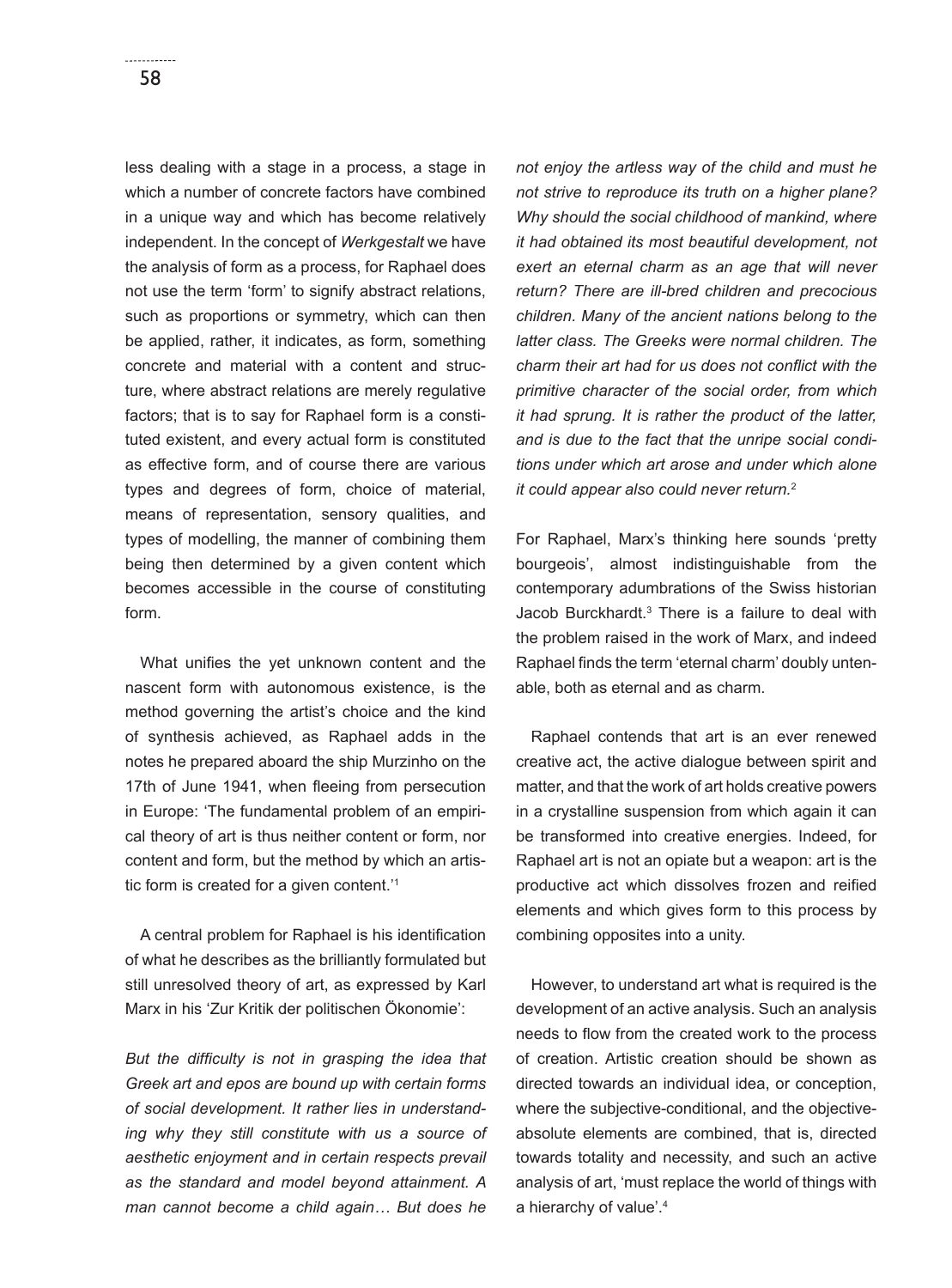The most significant change which can be witnessed in the later work of Raphael is that it is art and the study of art that allows for a movement from the work to the process of creation.<sup>5</sup> Referring to the pragmatic and aesthetic attitude towards art, Raphael observes that neither does justice to the work of art, because the work of art is reality enhanced, which engages the senses both as a whole and in every one of its details and is yet a symbol of non-sensory meaning, which extends down to the still deeper layers without ever ceasing to appeal to our senses.

*This enhanced reality, which has so misleadingly been called 'illusion' is not ready made but develops before our eyes and in our minds, not in the sense that we witness an objective spiritual development, a growth from germ to completion. We see how form is constituted by a specific artistic method and how form follows necessarily upon form. That is what I meant when I said that art leads from the work to the process of creation. The icy crust of mere presence has melted away and we experience the creative process itself in the new, enhanced reality in which it both appeals to our senses and suggests*  an infinite wealth of meaning.<sup>6</sup>

By following Raphael's analysis of the temple of Zeus at Olympia we can watch his later theoretical insights at work,<sup>7</sup> and see an example of what he means by active analysis. I will briefly outline the problem that is initially at play for Raphael, the understanding of the classical body in his analysis of the temple of Zeus at Olympia, and of how a principle of balance and equipoise, along with the showing of unrestrained movement, can take place in the severe tectonic rigour of Doric architecture. This allows one with a concrete example to understand his active analysis at work, and may be construed as his detailed response to the question raised in the work of Marx about Greek art.<sup>8</sup>

Thanks to the researches of Max Raphael it is

possible to address this question directly, as he too sought to understand the notion of the classical body from investigation of the central figure in the west pediment of the temple of Zeus at Olympia, and insisted that at the heart of this art is dialectics, which is fundamentally inimitable, being, as he says, one of the supreme ironies of history that such a dialectical art should come to be regarded as the most dogmatic, 'as the mother of all academies'.9

If we examine the central figure we see that, like the pediment, it is most closely related to the architecture, and within the pediment it is closely related to other figures; this suggests a relation as part of a community and a 'formal whole'. Thus the two conceptions of the figure exclude the conception of it as a body confined to itself, that is, self-contained and primarily and absolutely autonomous.

As would be expected given the formal difficulty attached to pediments populated with relief figures, the triangular space imposed by the tectonics of the roof involved difficulties for the sculptor. As might be observed it is impossible to show characters of the same dimension in a triangular frame, whose height progressively shifts. One solution was to vary the module. An example of this, rare and fairly extreme, can be seen in the apotropaic Gorgon figure of the Temple of Artemis at Corfu, probably early 6th century BC, where the menacing, striding figure of the Gorgon is accompanied by a visibly diminished figure of Chrysaor, and smaller figures fill in at the angles.

Another solution was to vary the attitude. Thus figures could be shown in various attitudes, kneeling, crouching, recumbent, standing. This 'method' can be seen in the early Siphnian Treasury at Delphi, around 525 BC, and the Megarian treasury at Olympia. It has been argued in explanation that the Greek artists rapidly and through trial and error found solutions which then quickly established themselves as conventions, and the quest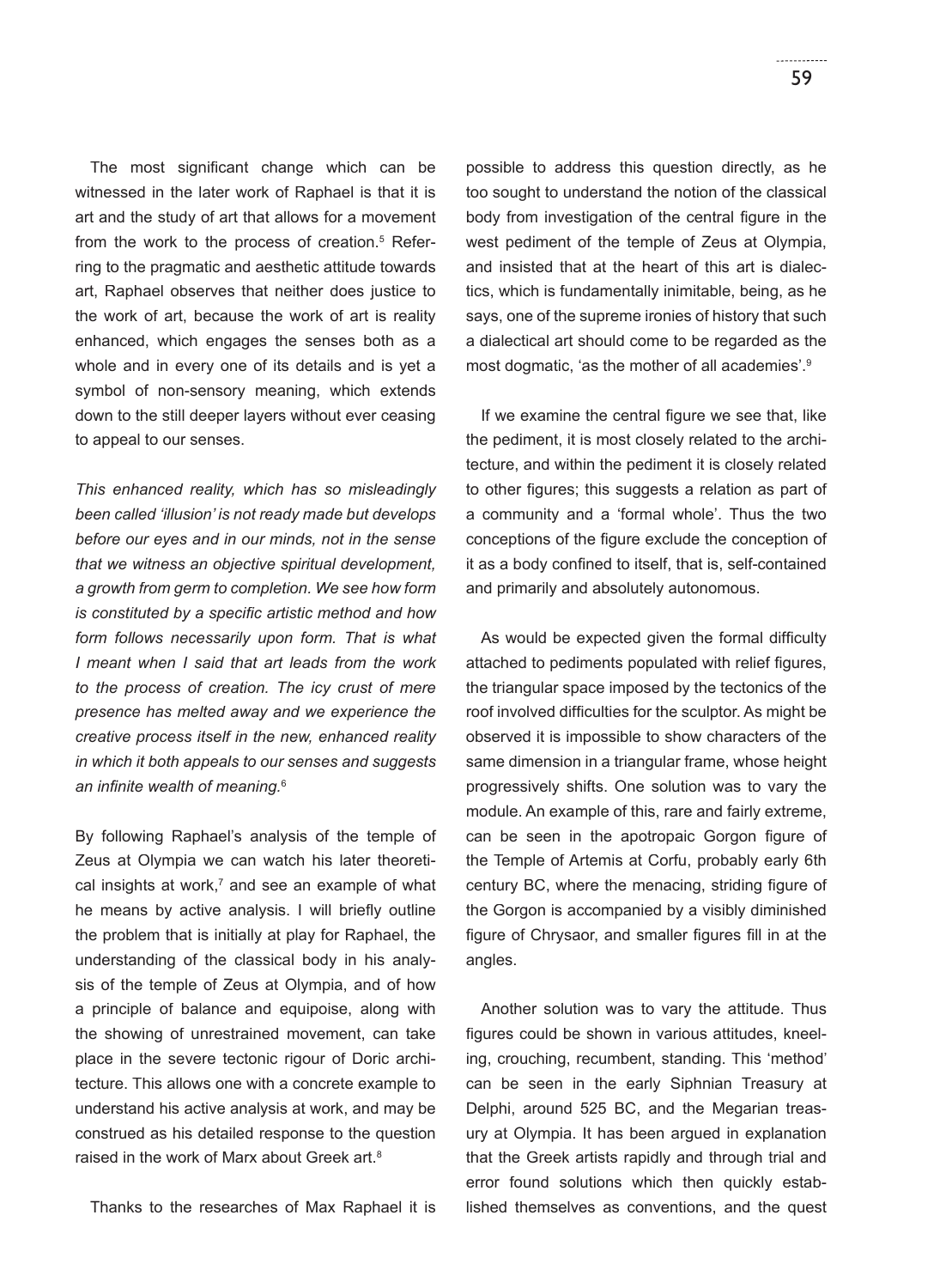

Fig. 1: An illustration of the west pediment of the temple of Zeus in Olympia. © The editors.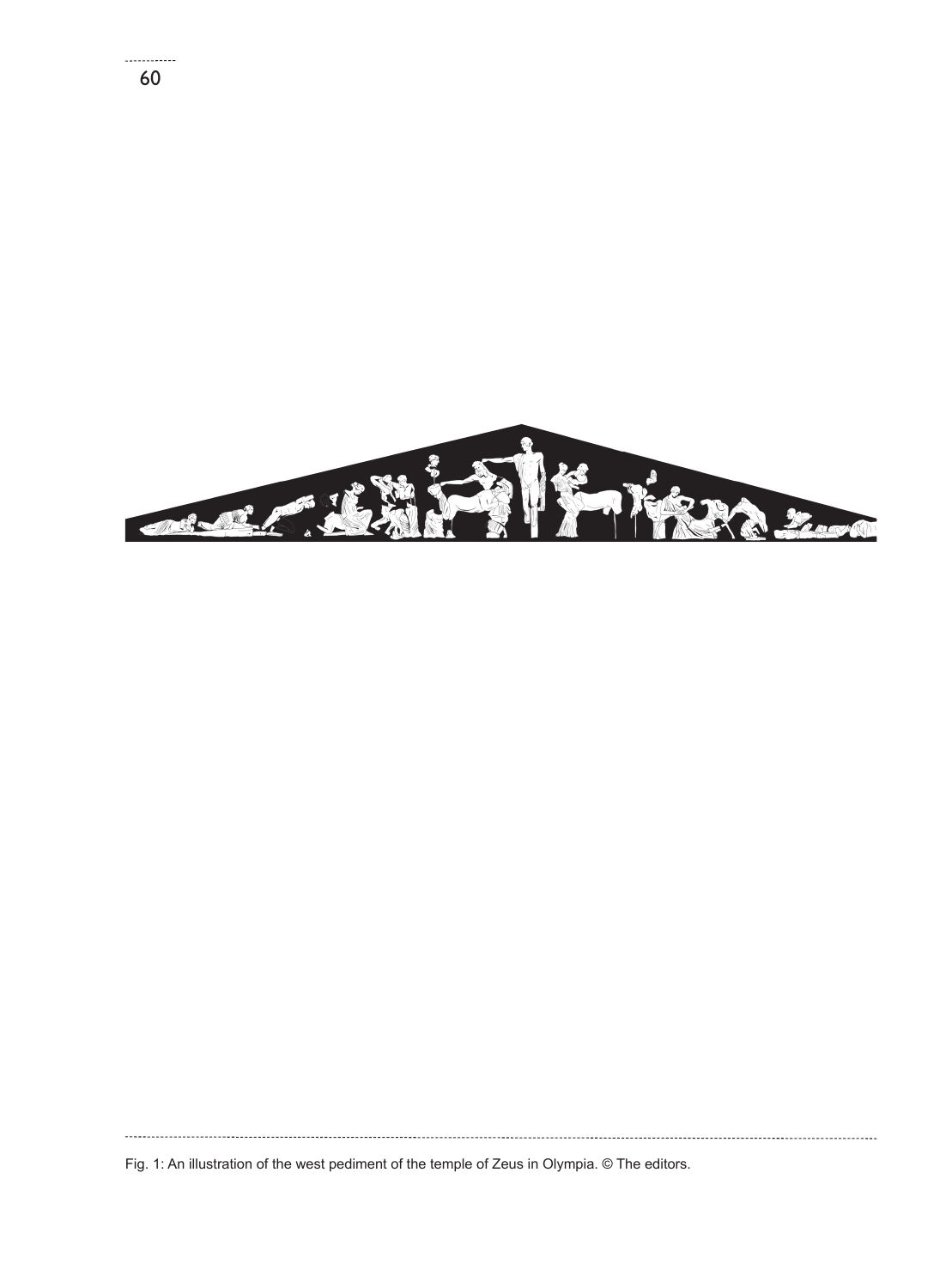**Contractor** 61

for verisimilitude, the striving towards the greatest possible similarity between image and reality, led to the abandoning of the shifted or varied module as at Corfu, and the search was on for better pictorial responses to the architectural constraints. So, as the metope favours subjects with two or three actors, and the continuous frieze favours many groups, for pediments with the necessity of showing people lying and kneeling, the battle scene became popular, although not obligatory. Uncertainty ended about methods of responding to the pre-imposed restraint of architecture in the early fifth century. Accordingly it is then argued that the definitive formula was adopted in 480 BC at the Temple of Aegina, and twenty years later, at the Temple of Zeus in Olympia.

In the analysis of Raphael, the varying height of the pedimented area only partly determines the choice and arrangement of the objects presented in it; its shallow depth determines the type of modelling, which in this case is in high relief. The varying height of the pediment which increases as one moves from the sides to the centre, imposes a distinction between main and secondary figures, and a gradation in the importance of the action, and even a specific manner of regulating this action.

The strongly accentuated centre imposes a symmetrical arrangement and precludes a continuous development from a beginning to an end, and since the slanting sides of the triangle suggest a rising movement if they are seen from both ends, and a falling movement if they are seen from the apex, the dimension of width is broken up into two opposed directions, and this is what raises the problem of their unity. Similar problems arise in the dimension of height. The form of the pediment compels the artist to decide not only whether each of his figures can suggest a rising or falling movement, but as to how each of them should embody both movements in its own way.

In the dimension of depth the figure, the human figure, is situated between the open space in front. with its light and air, and the impenetrable wall behind, so that the volume of the body can be developed only in parallel and diagonal directions in relation to its two different boundaries. Raphael makes the telling observation that the outstretched arm and the head of the central figure of the west pediment suggest the form of a half pediment, thus the form of the pediment has been introduced into the human figure. Conversely, the asymmetry of this figure has been carried into the symmetrical form of the pediment.

The height of the pediment at mid-point, that is the height of the pedimental triangle, performs two functions; it coordinates all symmetrically located elements, and it introduces a paradoxical asymmetry at the point of convergence. There is then a double function: one of centring and one of breaking-up. However, the tallest and significant central figure in the west pediment is not supported by a column, but stands above a void which opens into a dimension of non-being. This suggests the formlessness of fate and the absolute necessity to which even the god is subject. In the east pediment of the Temple, Zeus is placed over a similar void. Fate encompasses all.

However, it must be noted that the middle axis of the edifice is at first purely ideal, and remains intangible and invisible. It is framed by an architectonic form in the triglyph and achieves plastic form only in the pediment. At the very point where the ideal axis achieves physical existence it is broken and shifted. Instead of the previous apparent perfect symmetry, there is a balancing of the similar and symmetrical, but uneven masses around an axis. This is a fluid balance. It is a synthesis of actual imbalance and ideal balance.

The architecture discloses the dimension of non-being in the human figure, the human figure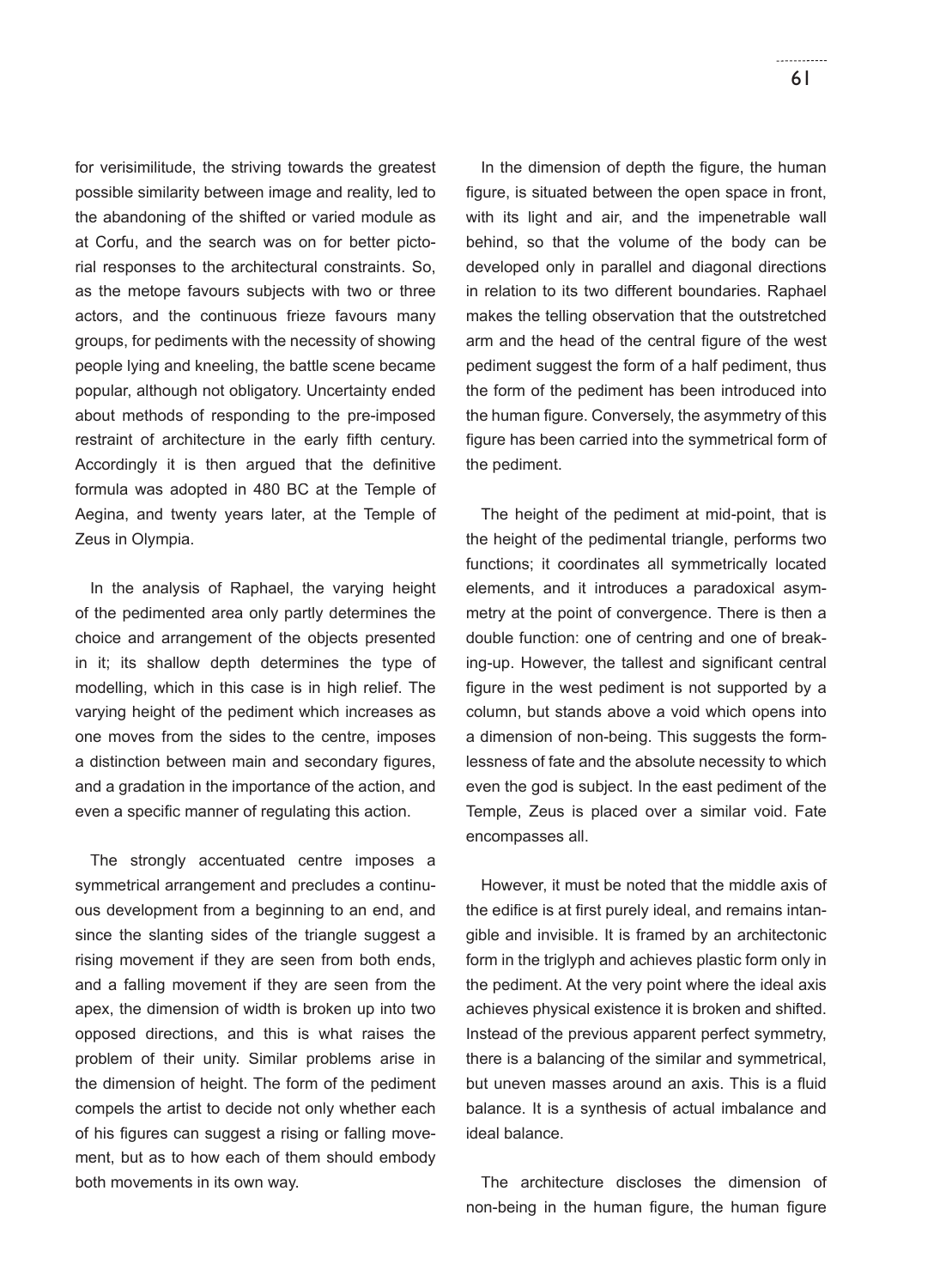

Fig. 2: Details of west pediment, temple of Zeus at Olympia. © The editors.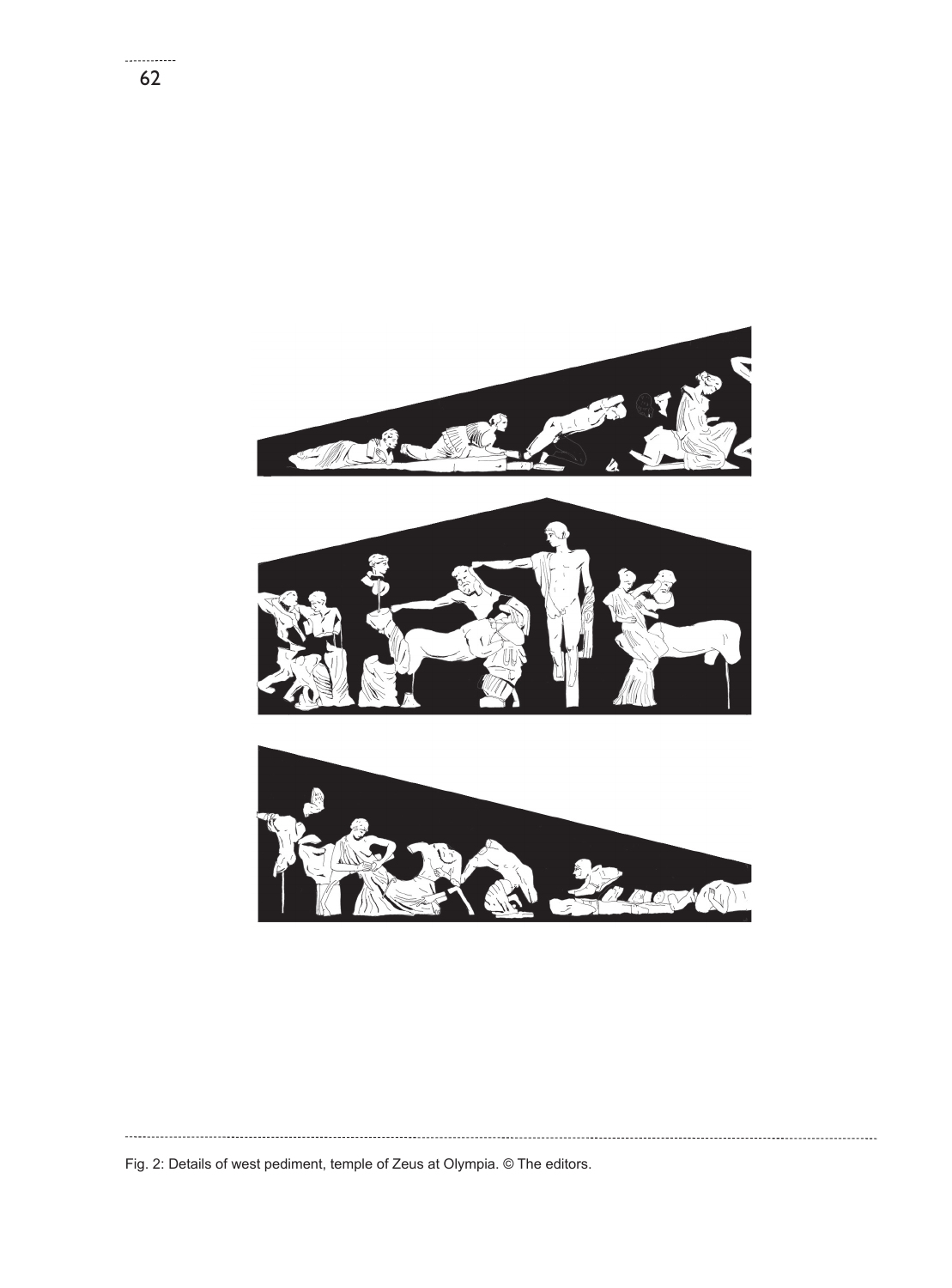discloses the fundamental conflicting character of the being of the architecture. The triangular form of the pediment does not determine the forms of figures and groups directly. But, rather, the determination is indirect in so far as it is itself determined by the architectural whole of which it is part.

Within this architectural whole the geometric triangle does not occur in the pediment only, as a form that mediates between the vertical columns and the horizontal stairs and entablature. From the corners of the stereobate over those of the stylobate, and of the anta behind the peristyle, sloping lines lead into depth. These lines, taken with the horizontal lines of the staircase mark the beginning of a triangle that is complete only ideally in the interior of the cella.

In his study of the Doric Temple, Raphael had drawn attention to the significance of the ideal triangle for the Temple of Paestum, where it touches the lower corners of the abacus in the two central columns, which is so important for the static play of forces, while in the corner columns it touches the upper corner of the abacus, so that the contraction of the intercolumniation of the façade is closely related to the height of the abacus, and the phenomenon of contraction and tapering becomes recognisable as two variations of the same idea.<sup>10</sup> The real pedimental triangle that crowns the temple façade is thus just the combination of the ideal triangle in the dimension of height and dimension of depth and related to the space, the perpendicular forces of load and support, and the proportions.

There is another relation between the triangular pediment and the rectangular peristyle which is not directly perceivable, but can be rationally recognised and responded to in its effect. The two slanting sides of the pediment suggest two movements, one rising from the corners to the centre, the other falling from the centre to the corners. This is also matched in the peristyle by the fact that the spacing between the columns is greater at the centre than at the sides. The greatest height and the heaviest part of the pediment is above the widest intercolumniation, the point of weakest support. If we disregard this structural paradox, which seems resolved in the pediment by the linking of perpendicular forces with the horizontal thrust, it remains that the two movements, along the columns and ideally on the horizontal, continue in the peristyle. They are not, however, related internally.

In contrast to this, the simultaneous centripetal and centrifugal movements in the pediment are effected along two slanting lines, which are so to speak the parallelograms of directions. They are the results of two vectors, horizontal and vertical. Thus, their function is one of mediation. The triangle begun in the peristyle is completed in the pediment, but nevertheless, it only remains a part. It is a part not only of the actual front, but also of the ideal rectangle, whose diagonals we can obtain by extending the sides of the pedimental triangle. The actual triangle becomes part of the enveloping ideal space that is not embodied in material form, just as the space surrounding the structure, below the pediment, remains invisible.

The basic attitude to infinite space is expressed in the dimension of depth and height. The intention is to limit the space physically and to express only a part of the whole, but at the same time to express the whole in the part. The slanting lines of the pediments are the result of two forces, not just of two vectors. The upward thrusting force, the support, is gradually de-materialised with the tapering of the columns. The down thrusting force, load, is increasingly materialised in order to hold back underground powers in the horizontal stairs. The pediment mediates between the two forces. It should not be looked upon as a static frame, but as a field of opposing forces, which has become form.

The central figure in the west pediment continues the rising movement from below, but starting from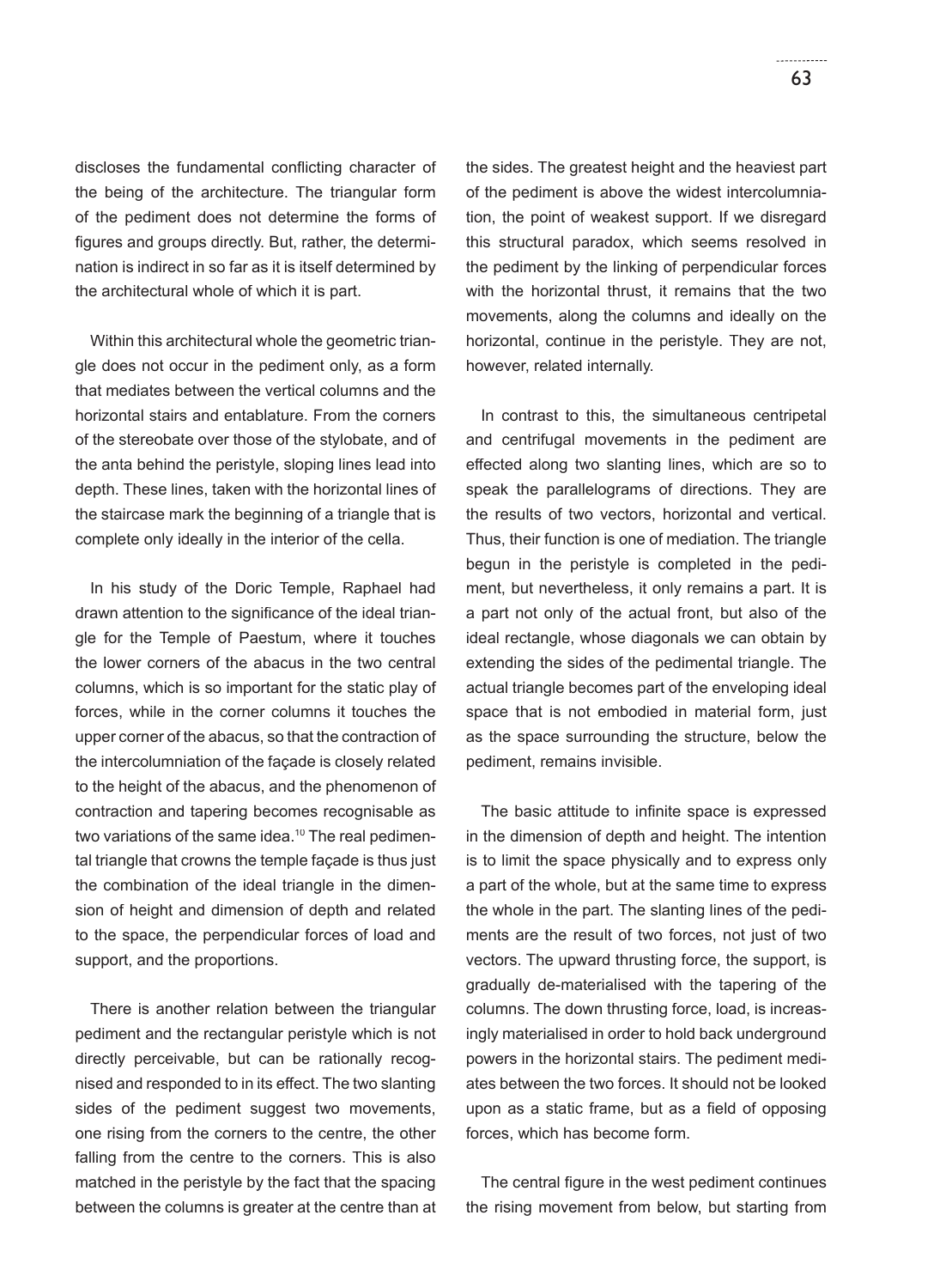a void. It is not the continuation of a column. The figure, at the same time, has in the head a closeness to the apex of the pediment, and is more exposed to the ideal pressure from above than to the force up-surging from below.

Raphael fully rejects the interpretation of the Greek Temple as a plastic body without spatial dynamism, as a solution of a purely mechanical problem. The Greek temple embodies and is the embodiment of the dialectical interaction of antithetical forces of various kinds, spatial, physical and intellectual. Architecture here embodies such forces in a permanent, finite, harmonious and clearly articulated structural body; the most important element of this is the depth of the pediment. This reference to depth refers to the intrinsically small interval between the open space in front and the pediment wall behind. The sculptor is guided in his treatment of this space in the same way as the architect applies his treatment to the space between the stereobate and the cella wall.

Above the stereobate, between the steps and the corona, the air-filled space opens up, and this is part of the artistic method, as this space is differentiated from the surrounding atmosphere by the over-all character of the structure. Directly behind it on the stylobate there is a space filled with bodies and air, rich in contrast between lights and dark, warm and cold, and which performs important functions, front and back. It is bounded by the air-filled space in front, and by the air of the pteron at the back, imprisoned between the ceiling and the walls. The latter space lies in the shadow, which grows gradually darker inside. The alternations between full and empty, light and dark, warmth and coldness, over the whole width of the front are knit together by the modelling plane, i.e. the imaginary plane parallel to the frontal and back planes, which passes through the row of columns. This static modelling plane is supplemented by a dynamic factor.

Standing in front of the middle axis of the temple, we see the two centre columns almost frontally, the next two at an angle, and the two corner columns at a sharper angle. The columns never stand exactly in the axes of the stylobate and thus the lights on them are distributed asymmetrically. This creates a great variety of light, ranging from brilliance to darkness. This is further enriched by the varied light and dark areas inside. Lights and shadows of various intensity and quality play on the surface on all sides.

Raphael concludes then as to the architect's intention. The conception of the Greek architect starts from an ideal structure closed on all sides. This is transformed into actual artistic structure by, 1: opening the ideal wall to admit surrounding air and light, so that an air-filled space is placed in front of the space encompassed by the building, 2: opening the part behind this air-filled space at several points and creating an alternation of masses and voids and a vibration of the void around an axial plane, 3: indicating a diagonal which runs from the corners of the steps and through the corner columns, cutting across all the parallel planes on both sides to the centre, and 4: leaving one solid wall which checks the play of masses and lights, only to open up behind it the inner spaces. It is the same principle of alternating air-filled spaces and portions of the wall and diagonal intersections, which is applied by the sculptor in his treatment of the space of the pediment.

The argument for unity is further enhanced by the consideration of the column, showing that it was created because the architect felt the need to break up the ideal wall, and to express the contrast between the full and the void as a stage in the process of opening up depth. Ridges and grooves run along the entire column in unbroken straight lines. These rigid rational geometric lines constitute as it were the outer aspect of the activity and mechanical forces between centre and periphery. They enable us to view the column as a complex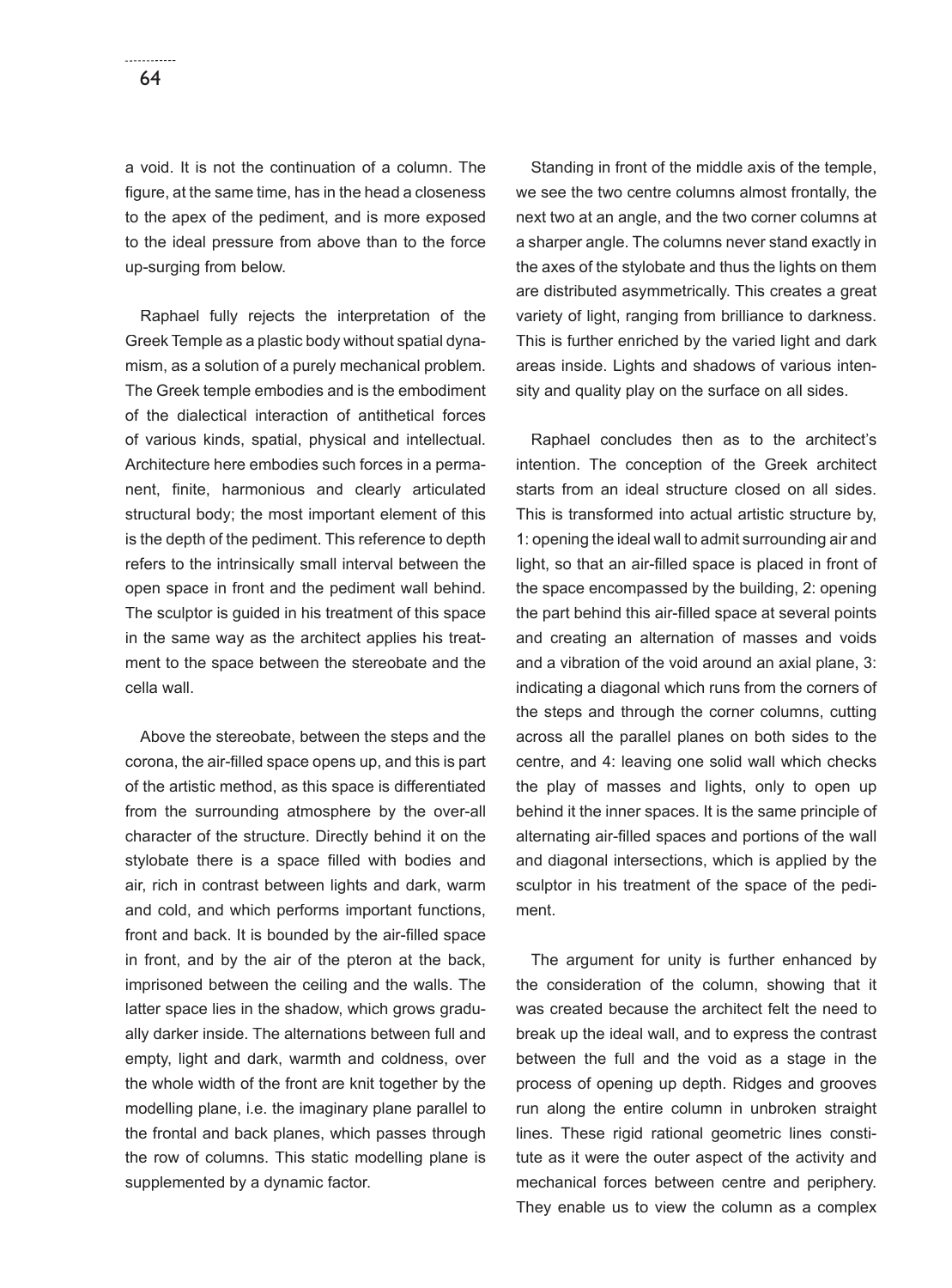of forces that are tied together visibly at its neck, in order then to open up of their own accord and to spend themselves.

The form of the echinus can be read as a reversal of that of the shaft. The Greek column is not compelled to support, but does so, as it were of its own accord. Although the column originates in space-forming forces that have nothing to do with the perpendicular static forces of load and support, it is a form that not only provides support, but is also in perfect balance with all the other forces, so that developing energy and actual structure constitute an indissoluble unity.

What Raphael shows is that, just as the column was developed from the ideal wall, so the human figure was developed from the shallow space of the pediment in accordance with two principles, that of the supporting and relaxed leg, and that of rotation. These principles are combined with the boundaries of the block in a three-dimensional system of coordinates that is shifted in several directions.

The starting points of the architect and the sculptor are different; the architect starts from the spurious infinity of physical space, which he transforms into a finite spatial body that contains the true infinite. The sculptor starts from the finiteness of the physical body and tries to express in it the infinity of the totality of the spiritual and artistic space. The two paths cross and complement each other in a single reality whose material surface is the unity of all developed oppositions. Both sculptor and architect use the same method.

The column is first and foremost an architectonic function and form, serving mainly to give form to space and to embody the play of forces. When these forces have achieved formal existence, the human proportion is added. Conversely, in the human body the forces of load and support are secondary, subordinated to forces which both physically and spiritually are greater than the perpendicular forces, because they come from the earth and from consciousness.

Only at the historical moment of Greek creation were these qualitatively and essentially different elements linked by being subject to the same artistic principle. Here we can understand the body more clearly. According to Raphael's theory the mechanical play of forces in the objective world is analogous to the play of ideas in consciousness. Subject and object, being and consciousness, are in accord, or coincide through the mediation of the human body. It is the human body which, once thinking and being have been conceived as distinct entities and have entered into a sufficiently close relationship, can become the vehicle of the synthesis of both, because the human body shares in both.

In this conception of what is an epistemological problem, mechanism and organism cease to be an absolute antithesis, and mechanism, within certain limits can be treated artistically in analogy to the organism, as an organism can be treated in analogy to mechanical forces. The consequences for architecture which Raphael draws from this are as follows: firstly, the entablature is placed like a continuous horizontal band on the individual vertical columns, and since no column is directly connected with the one next to it, it is the whole row of columns that support the entablature. Secondly, the round echinus and the square abacus are fitted to each other as closely as possible. This is very much in contrast to the tall blocks on the top of Egyptian columns. And thirdly, each of the two elements influences the form of the other; the weight of the entablature is expressed in the column by the entasis, and the rising movement of the column is expressed in the triglyph above the abacus. The difference between the two influences is shown in the triglyphs, which seem to be flowing downwards, and is stressed by the guttae. The presence of a homogenous chain of supporting forms, the mediat-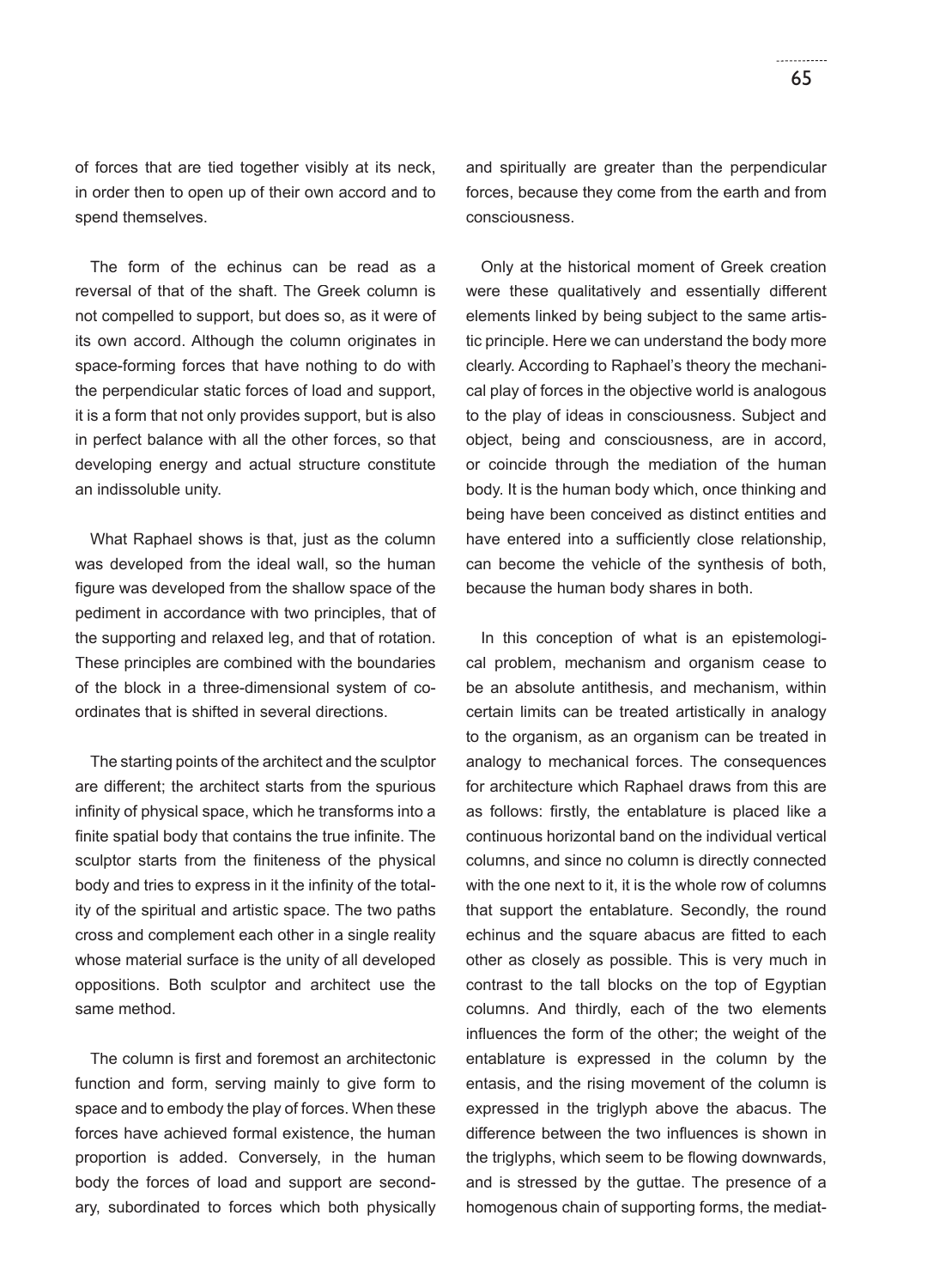ing function of the capital, and the influence of each formal element on the other distinguish the treatment of the perpendicular forces in the Doric temple from that of any other architectural order.

It should be noted that the treatment of forces varies according to whether or not they come into contact with full masses or a void. Such variations reflect the original opposition between the full and the void. Further variations occur in the treatment of these oppositions. The full is rendered in the squat form of the echinus or the abacus which does not yield to pressure and embodies the pure zero point. The void is rendered either in the narrow dividing line, between the echinus and the abacus, or, in the shadows which envelop the entire capital.

It is a result of the type of interpenetration between the full and the void, that grants the predominantly dramatic, or lyrical, even one can say, epic character to the temple. These differences depend on the line of vision of the viewer and vary with it. There can be no schematic interpretation because of this issue of visibility of the perpendicular forces, for example of the sculpture.

The body is related not only to the architecture but also to other human figures in the pediment. They together form a meaningful and coherent unity. The method of representing action is of course influenced by the pediment division into symmetrical halves. One sees the principle of axial articulation asserted not only in the central figures, but also in the two figures and even in the three figure groups. There is neither priority given to space nor to time. Statics and dynamics are developed simultaneously. The interplay between them characterises the composition as a whole. There are self-abolishing antithetical movements, and symmetries within an over-all symmetry, and this is what marks the individual figures.

Because of the way in which static and dynamic

elements are unified, action is not portrayed in the form of a narrative with a beginning and an end, or in the form of a sum of simultaneous episodes. Instead, we have a limited number of groups, each showing a specific moment of the action, and suggesting the moments that preceded and followed it. The artistic action develops from the centre to the corners, whilst the real action, develops from the corners to the centres. Yet, the tension between the two is preserved. The mirror-like symmetry between the two halves of the pediment serves to stress the contrasts between the struggling parties and between moments of dramatic suspense and moments of activity.

This makes it finally clear why asymmetries within the over-all symmetrical order are so important here. For it is only by means of asymmetries and *contraposto* that movement in time can be expressed in static terms. But, only those asymmetries and *contraposto* which serve to express differences with respect to time, stages of development, or intensity are artistically justified. Otherwise they degenerate and become mechanical, as Raphael suggests they often do in Renaissance art. For example, in the two figure groups the asymmetries play an even clearer role than in the single figure composition, one group of which faces towards the centre whether placed on right or left, whereas the other faces away. This indicates clearly that the two triads on either side of the pediment are separated by a time gap. Failure to recognise the dialectical play of time and space exemplified in the sculptural work leads inevitably to the pseudo-classical *contraposto* and the academic organ-pipe arrangement.

The relation between whole and part is not one of direct dependence. The whole does not directly determine the parts. This absence of dependence and direction is made possible by the operation of a formal mathematical principle which governs the geometrical shape and the proportions of the whole and the part, so that their harmony is achieved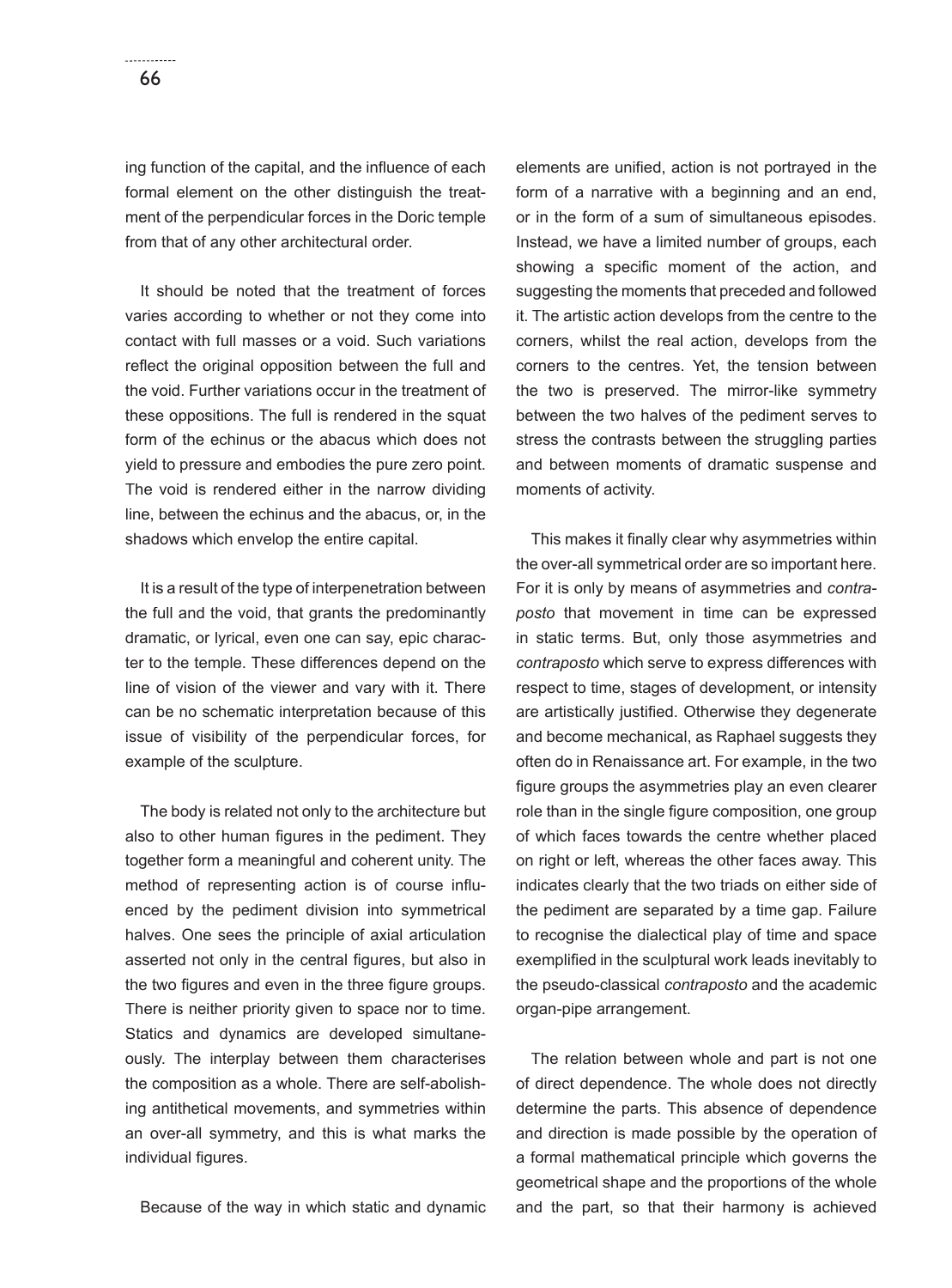independently and each preserves an appearance of freedom. Its mathematical character shows that it was conceived as a link between the idea and phenomenon. The order to which the conflicting forces aspire was an order of being. The whole was always conceived as an articulated whole, which was not allowed to impinge on the independence or freedom of the part, no more than the parts were allowed to break up the whole.

The proportions that governed the parts were adjusted to the proportions that governed the whole, as elements of the latter. The absolute dimensions of the elements determined the proportions. From the whole a unit of measurement was derived by a series of operations and the unit of measurement led back to the whole by a series of operations in reverse. Therefore the community of elements in the Doric temple cannot be expanded, the temple is a finite whole, incapable of any metaphysical approximation to the infinite.

For Raphael the work of art was not an imitation of reality or a merely imagined ideal; it was the idea conceived of as the unity of the actual and the possible, it expressed the ideal of unity between the controlled and the yet uncontrolled sectors of the world. It was the embodiment of the artist's vision of unity.

A further series of observations on the axial system is in place, and helps to grasp what is essential for classical art all the way down to the deployment of particular techniques. It is this which gives Raphael's analysis such power that it can help one understand the finite body of the architecture both in its making and as process. The axial system in its relation to the original block plays a prominent part. Each axis introduces a specific orientation into the undifferentiated body of the block, and this results in a separation which sorts out one direction from the other and opposes it to them, so that the block is built around the axes.

Each axis reduces one of the planes of the block to a line and finally all the lines to a point, so that the two operations can be carried out in every dimension in two directions, and further the directions can be said to converge or diverge. This leads to a twofold process, depending on whether we view it from without or within; that is to say, the block is reduced from planes to lines to a point, or vice versa, the point can be expanded into space. Space is transformed into an active process with this shifting of the axial system. The key question here is, what is the cause of this shift, which results in a figure characterised by subjection to space and freedom to determine space? An understanding of classical art depends then primarily on the relationship obtaining between figure and space, or, to state it more precisely, on man's relation to space as defined by his stance.

Clearly, space is not created by the adding of one part of a body to another. Neither is it the case that a body is created by a concretisation of specific parts of space. Space and body are in the main two different qualities of the existent, with different metaphysical accents. The artist first creates provisional boundaries for space, which are not those of the human figure but of the block itself. He then makes the figure move in space, first within the same boundaries, and then in relation to the horizon of nature. He defines the boundaries of this space that has been enlarged into a bounded infinity as a variation of the pediment triangle.

The classical artist thus attempts two things, to measure space by man, and man by space, or, in other words, to reduce space to human dimension, and to move man in space to the extent that he can determine it. The block and the pediment play the part of mediations, but both leave a portion of space unformed, or give it only an outside, frame-like boundary. Here one can speak of the finite selffashioning as expressed in the figure's stance which 'anthropomorphises' the abstract system of co-ordi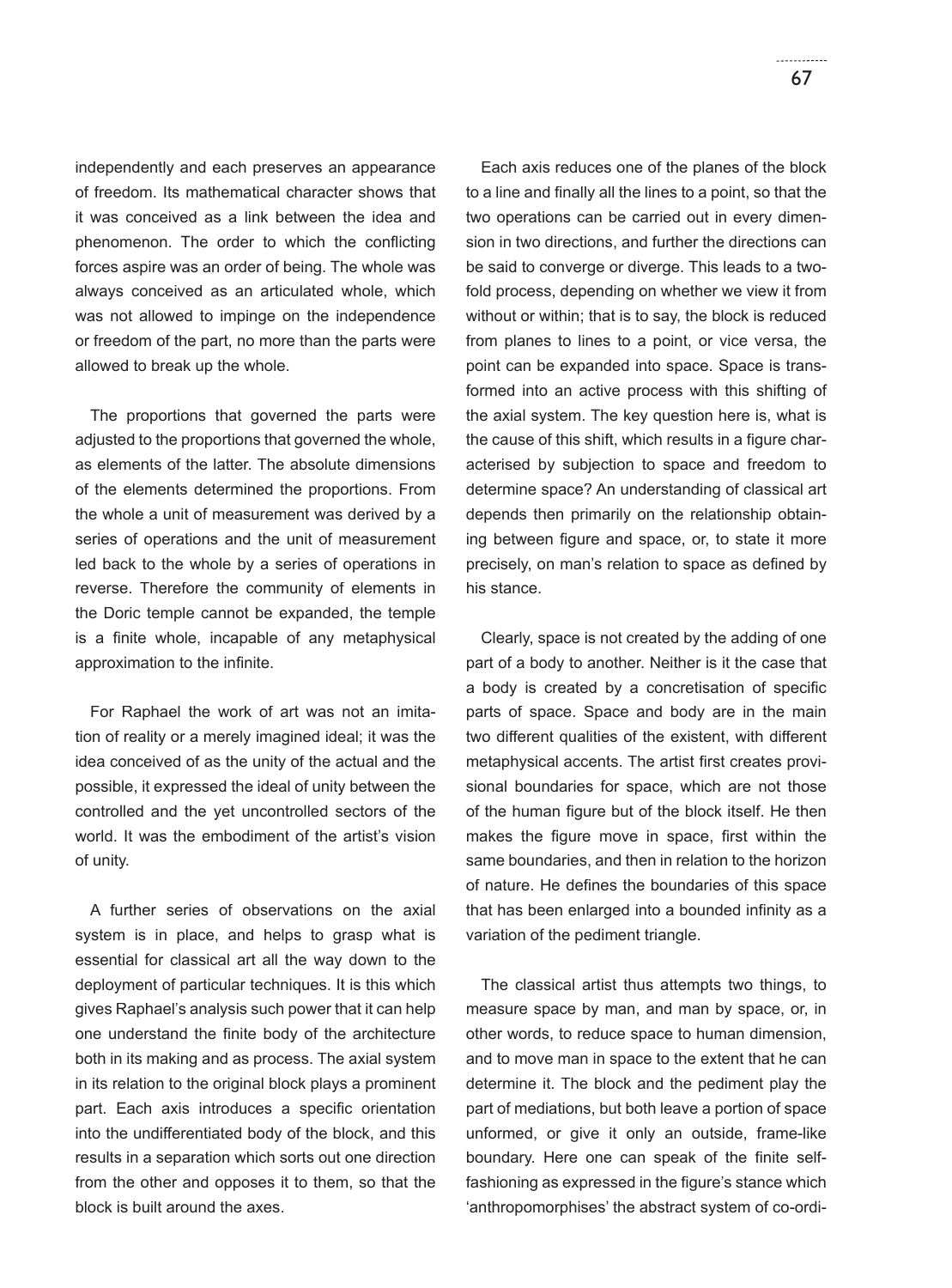nates. The academic formula of the supporting and relaxed leg, of load and support, have completely obscured the historical uniqueness and complex nature of the classical Greek stance by interpreting it in purely mechanical terms.

The three elements which signify diversity in the figure analyses from the Olympia pediment are extension-flexion, raising-lowering, and rotationcounter-rotation. The supporting leg suggests that it has not been disturbed by an outside force, but is tied to the ground and capable of providing support. The relaxed leg suggests it has been disturbed, and is detached from the ground and thus incapable of providing support. Here, there is a simultaneous and differing effect of a cause, which is shown by different reactions as observed by the artist. The supporting leg is capable of providing support only because it is itself supported by a firm and resistant body. This body can only be the earth. This is what gives it the strength that caused the other leg to bend. The resulting flexion creates an angle, which with the angle of the arm, opened out in the opposite direction, creates also alternating convexities and concavities. These recur in rounded forms at the edge of the drapery, on the opposite side of the figure, where they clearly suggest waves.

In that sense earth is opposed to water. But apart from that interpretation, there is the fact that we have one leg bound and held by the earth and the forces of the earth, and beside it a leg that is about to move, that contains all possible movements, but does not move, that is a merely potential movement that is not followed by an actual movement. It is this mobility, both momentary and permanent that makes the flexed leg incapable of providing support. Thus, load and support within the human body, the statics of its perpendicular forces, are dependent upon forces that transcend the individual body. The classical position of the legs has been interpreted as a reduction of the Egyptian walking position, but one is more justified in deriving the movement of

rotation from the dancing step.

The new stance could be interpreted as a synthesis between two ritual movements, running and dancing. The new synthesis is based on the comparison of complete finitude of stationary point with the infinity of open space. The stance embodies the elements of initial disturbance, resistance, restored balance, potential and actual movement, and an unsupported load floating in space.

The play of the perpendicular forces is also only part of a greater interplay, whether interpreted as disturbance and restoration of balance, or, as freedom and un-freedom. Even though the function of the perpendicular forces is thus restricted, it is of fundamental importance because it humanises conflicting extra-human forces and resolves the conflict between them on a human plane.

Differently from the articulation in archaic art of the stone masses as determined exclusively by the proportions and forms of the human body, classical art conceives of the human body as a complicated play of self-regulating levers, each acting upon others and reacting to them, and action and reaction always balanced in accordance with the principle of the organic muscle. The classical body is a machine constructed after the pattern of the living organism, and muscular action is suggested even where the position of the masses could be accounted for by gravitation alone.

One can thus gain a clearer picture of the function and significance of the axial system. It is not a geometric pattern that determines the work a priori. It serves to illustrate the interplay of the antithetical forces that are grouped around the point of intersection of the co-ordinates. The axial system embodies all these forces, it expresses both the disturbance of the initial state of absolute repose and the effort to restore balance by measuring the deviation from the former and the approximation to the latter, the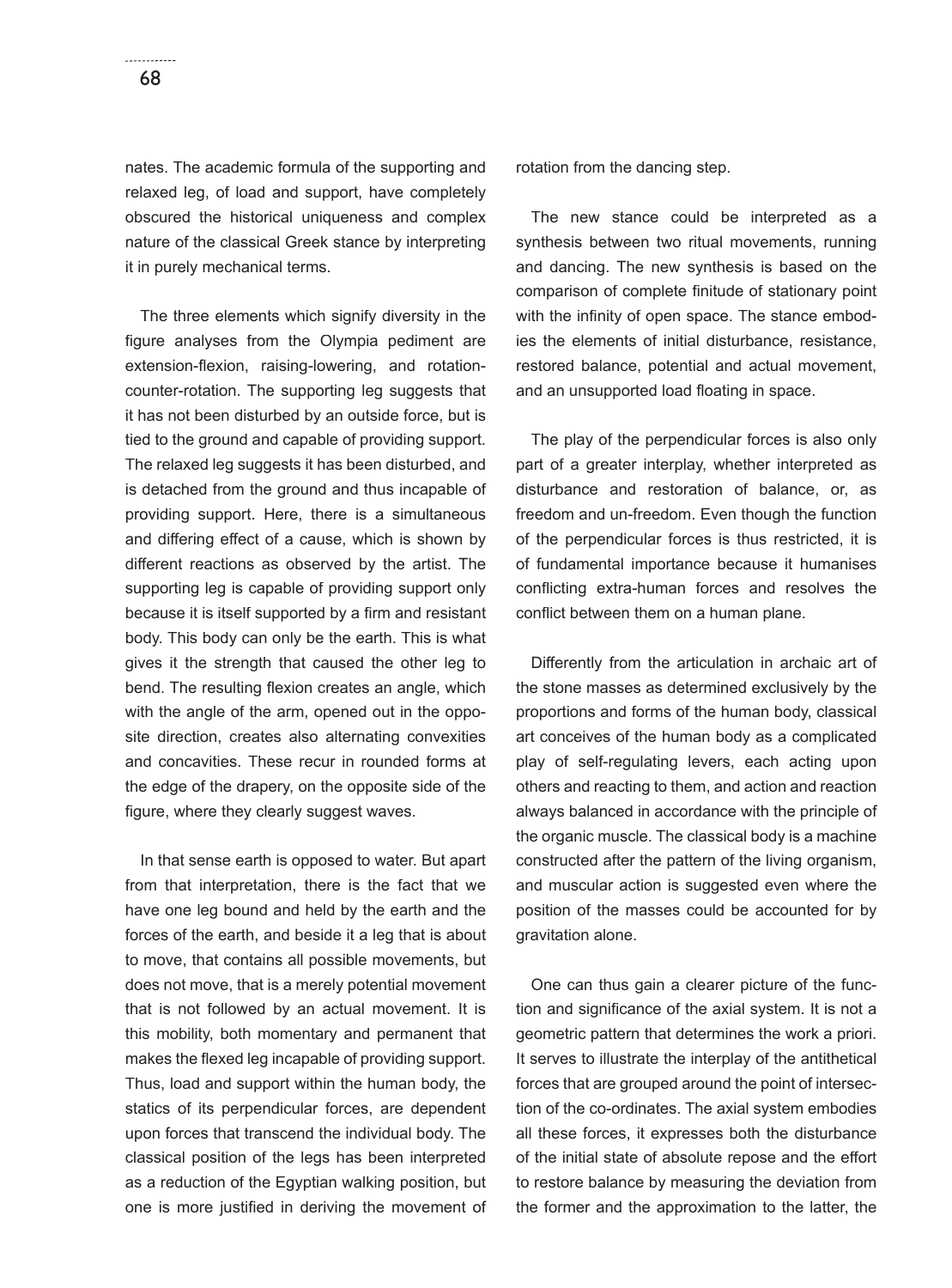interval between potentiality and actuality, between wish and fulfilment. It unifies the diverse forces into a single cause, making the latter visible. This unifying function extends beyond the figure, for it is the axial system that links the figure to the block, the block to the pediment, and the pediment to the architecture, thus it is the nucleus of an integral work of art.

The axial system also performs another function; it provides an over-all frame for the figure and its parts, which links the universal and the concrete, idea and forms. This is the biune cause, the polar that Raphael identifies for the mechanical and organic elements, the statics and the dynamics of the human body being used to solve problems which involve far more than the human body, but are the only means that the classical stance indicates by which man, for all his dependence on forces outside of him, can become spontaneous by balancing them against one another, and asserting his freedom as a being that supports itself and restores its own balance.

Some of the forces, such as those which disturb the position of absolute repose and shift the vertical axis to the left, are extra human. Others are human, such as forces of resistance originating in the inertia of the human body, the conscious forces that restore the balance, and the spontaneous forces that break apart the restored balance, implying human activity in the outside world. The non-human forces can be divided into efficient or moving causes, and final causes. The former include the earth forces, the ancient equivalent of gravitation, the forces of personal fate, *daimonion*, and the forces of universal destiny, *ananke*. The final causes assume three forms: *gestus* of the action, Moira, or fate as recognised or desired justice, and living harmonious form.

Thus in speaking of the biune cause, it is recognised that the balance in question is not between two different things, but between two forces of essentially different kinds. This also defines the action represented in the human figure, the action which is potentially started on one side of the figure, where it is directed against both the cause of the original static balance and the disturbance, to be actualised as the restoration of balance, where it must be transferred to the other side. This transfer is affected by an ideal rotation of the space behind the figure's back, as if this space symbolised the shrine in which the consultant of the oracles slept, in order to receive dreams that determined their actions.

The biune cause is the key to understanding the classical conception of man, just as cosmic-mystical monism is the key to understanding the Indian, dualism to that of the Egyptian, and triunity to that of the Christian conception. It is the human figure which fully embodies the operation of the biune cause that shifted the axial system. The question then is, how did the artist embody the unity between the inner and outer world in matter as such?

When we turn to the sculpture we must say that the statue does not merely translate an idea into a language of the senses. It is also the material embodiment of the idea, and one needs to understand how matter as matter becomes the vehicle of the unity of opposites. This requires a precise material analysis. One can begin by examining the question of perception. Light penetrates into the marble, animates it without dematerialising it. Classical art is bound to marble to such an extent that one could say it would not exist without it. No other art has ever used marble for the same purpose or treated it in the same way as classical art.

From observations on technique Raphael draws a number of inferences about the creative method:

1. The number of tools was deliberately limited. The Greek artist was not guided by ideas of efficiency engineering. His primary aim was not to produce results with a minimum of labour. Rather, he made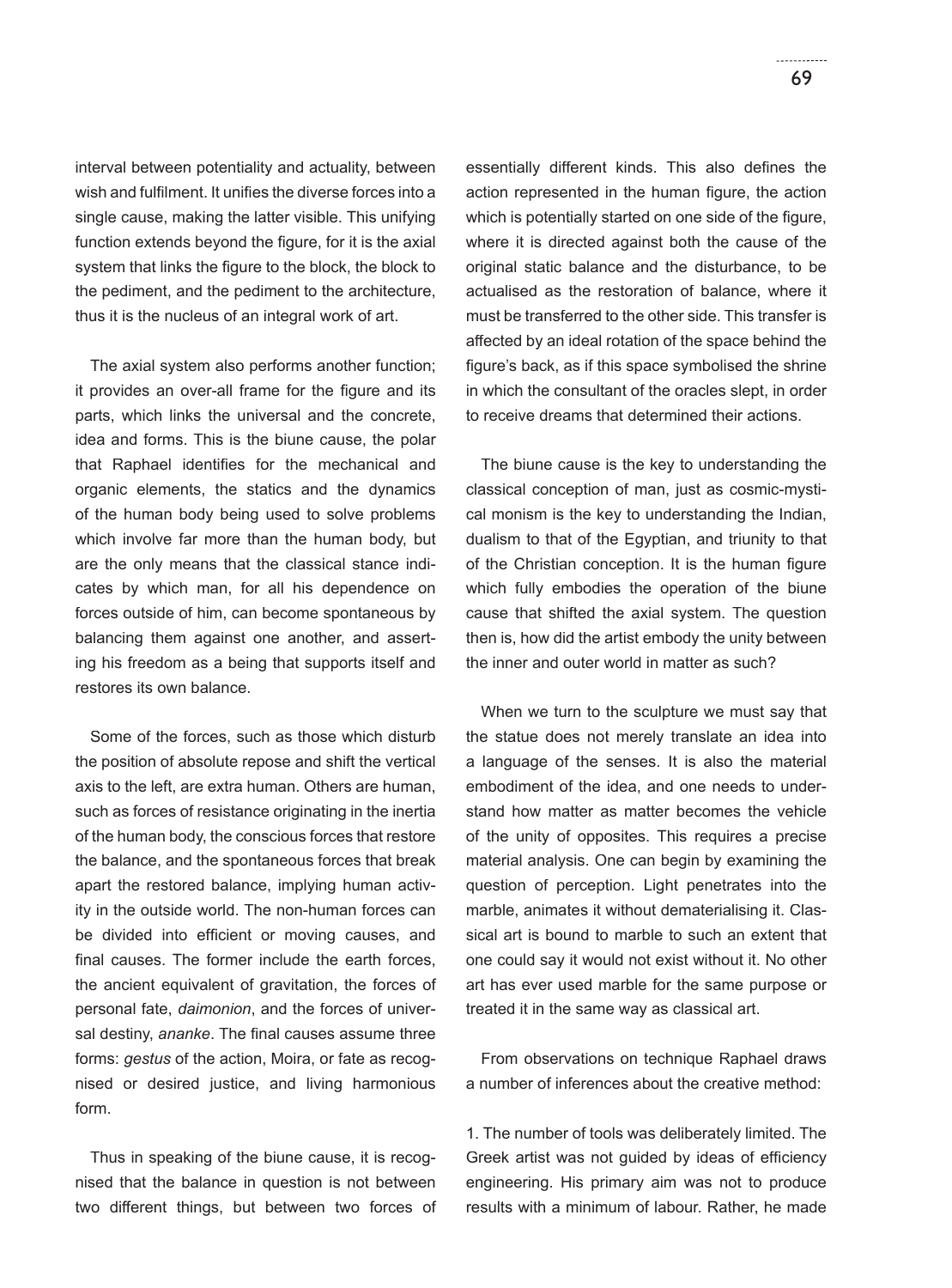the greatest intellectual effort to achieve the best possible results in accordance with the immanent requirements of the given work. Its effectiveness is inherent in its intensity; it is not imposed on it in advance.

2. Individual layers were successively removed from the block, which was explored in depth from all sides. In each of these operations the sculptor never lost sight of the figure as a whole and aimed at a spiritual-physical surface, instead of a natural or technical-physical. As a consequence no part of the form was treated more naturalistically than the whole, and every detail reflected the overall conception, neither the individual form nor the composition is at any stage divorced from the stone medium. Thus both naturalism and abstract naturalism were excluded.

3. The work of carving with the point and the work of polishing with pumice or sand were not treated as independent of each other; contours were not opposed to interior forms. The initial rough planes obtained by the point were worked over with the claw tool before they were evened up and polished by friction. The artist aimed consistently at actualising the natural potential of the medium. Objective apprehension and exploration of the medium was determined by the idea, to the same extent as it made possible the realisation of the idea. The idea being realised not only in the medium but also in the means of visual expression, that is, line, colour and light.

The latter point supports the proposition that it is the essence of classical art to represent the individual idea not so much through the human figure, but as the human figure. Even in the argument with regard to the light and form it is necessary to understand that it is closely related to the conception of an air-filled space. It differs from the Egyptian conception of juxtaposing full and empty areas in the block, and endowing both with equal intensity, and it also differs from the conception of absolutely empty space in which, or, in front of which things are placed. The void is regarded as mere appearance, matter is known as of two kinds with different qualities, and the qualities of air and stone are linked when each penetrates into the other, and internally when bodies occupy air-filled space, giving it, as it were, a spiritual-material quality, while the air dematerialises the bodies. In this way sculpture is linked to the space outside it, and its distance from the viewer becomes an element of the work and is given form like the other elements. This is why a Greek sculpture seldom looks into the void; it gazes directly or indirectly at the viewer.

We can then say that the classical artist recognises that ideality and reality are opposites, and that he accepts this opposition as an absolute necessity. He does not spiritualise matter nor conceive of it as a metaphysical substance, he does not conceive the process of creation as a gradual descent from ideality to materiality, or, as a gradual ascent from materiality to ideality. He achieves the union of the two without blurring their antithetical character, so that each preserves its own specificity. The two are equally important and they form a union in which materiality has become ideal without ceasing to be material, and ideality has become material without ceasing to be ideal.

Ideality is potential materiality just as materiality is potential ideality. The self-realisation of this biunity implies that the potential materiality of the ideal, and the potential ideality of the material have been realised. The two processes lead to a point where materialised ideality and idealised materiality become identical, and this identity is the *Gestalt* of the process, the being of the method. In classical art the objectively given and the subjectively posited coincide without losing their specificity. There is no pantheistic-mystical fusion of the opposites into a sameness, rather each preserves its separate existence, and the two find their unity in man, in the idea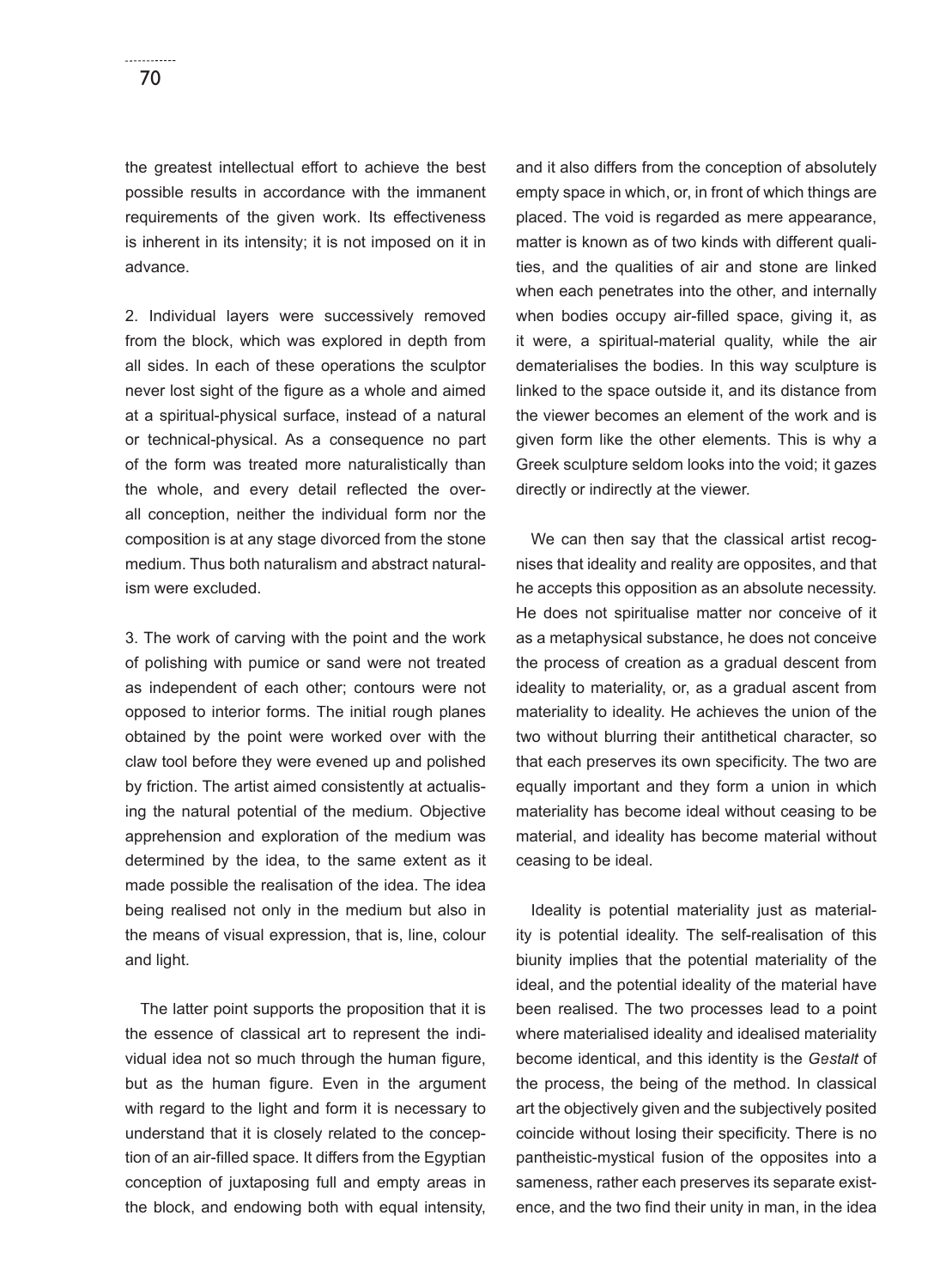of his consciousness, which is at the same time the surface of his body. The mode of reality embodied in classical art can be called the self-constituting form of material ideality.

Thus the aesthetic feeling expressed in the figure, its mode of reality and its inner composition, disclose that the subject treated is man and his relationship with space and fate in its human and extra-human aspects. The conception of man, space, and fate embodied in it are determined by specific historical conditions, and reflect a specific level of material and spiritual production rather than nature. The type of artistic structure being dealt with here is not based on imitation of the natural human organism, although human forms are used to embody the visual representation.

The biune principle is developed into a dialectical process which results in a single form; within the form the conflict between the two opposites is not eliminated. For this reason the type of structure realised here is not quasi-organic, that is, it is not a system in which a series of causes coincides with a series of ends. Although the type of structure is not patterned after the natural human organism, the conception underlying the work is realised in the human figure, which expresses the ideal of unity between natural and historical man, and between man as empirically given and the Idea of man.

What is the kind of man suggested by the figure? Its physical appearance is largely determined by proportions, for example the unit of measurement is clearly indicated in the head and feet. The minor difference between the dimensions stresses the importance of their relationship for the over-all figuration, *Gestaltbildung*. The fact that the part of the body which is least free and the part which is freest are linked in their inner composition denotes that everything outside the body is related to the body, is made inherent in the body. The unit of measurement and its sub-divisions, one half and one third, remain effective as a measure throughout the figure, but they are rarely exact, and least of all at the most emphasised places. Everywhere there is slight deviance from the fundamental unit, and as a result the metric structure has a rhythmic quality combining necessity and freedom.

In this structure, next to deviations from the exact unit of measurement, combinations consisting of multiples of the unit and with added halves or thirds play a special part. To overlook the difference between metric structure and rhythm, or to imprison the composition in mathematically exact grid lines, would be to reduce the creative process to a lifeless mechanism.

To the proportions that determine the interrelationships between individual forms and harmonises them with one another, one must add the internal proportions of these forms themselves. No part of the body is overly contracted at one place or overly extended at another, and nowhere is the continuity between two parts broken or in an exaggerated way stressed. The strongly in-drawn hips, for example, which characterise the archaic type of human being is eliminated, and the shoulders are no longer considerably broader than the hips. Bones are emphasised when this is justified by their function, e.g. knees, hips, shoulders, so that the body appears as a solid structure.

Elsewhere the bones are surrounded by flesh in such a way that bones seem to attract the flesh, incite a cleaving, and hold it firmly, and the flesh seems to loosen the bone. The simultaneous effect of tightness and looseness rests no doubt on the treatment of the muscles, which are fully adequate to their function. The part they play is not overstressed and it gives a strong impression of spontaneity.

The mechanical functions involved in the living interplay of the parts of the body are clearly shown, yet they are fully integrated into the whole, precisely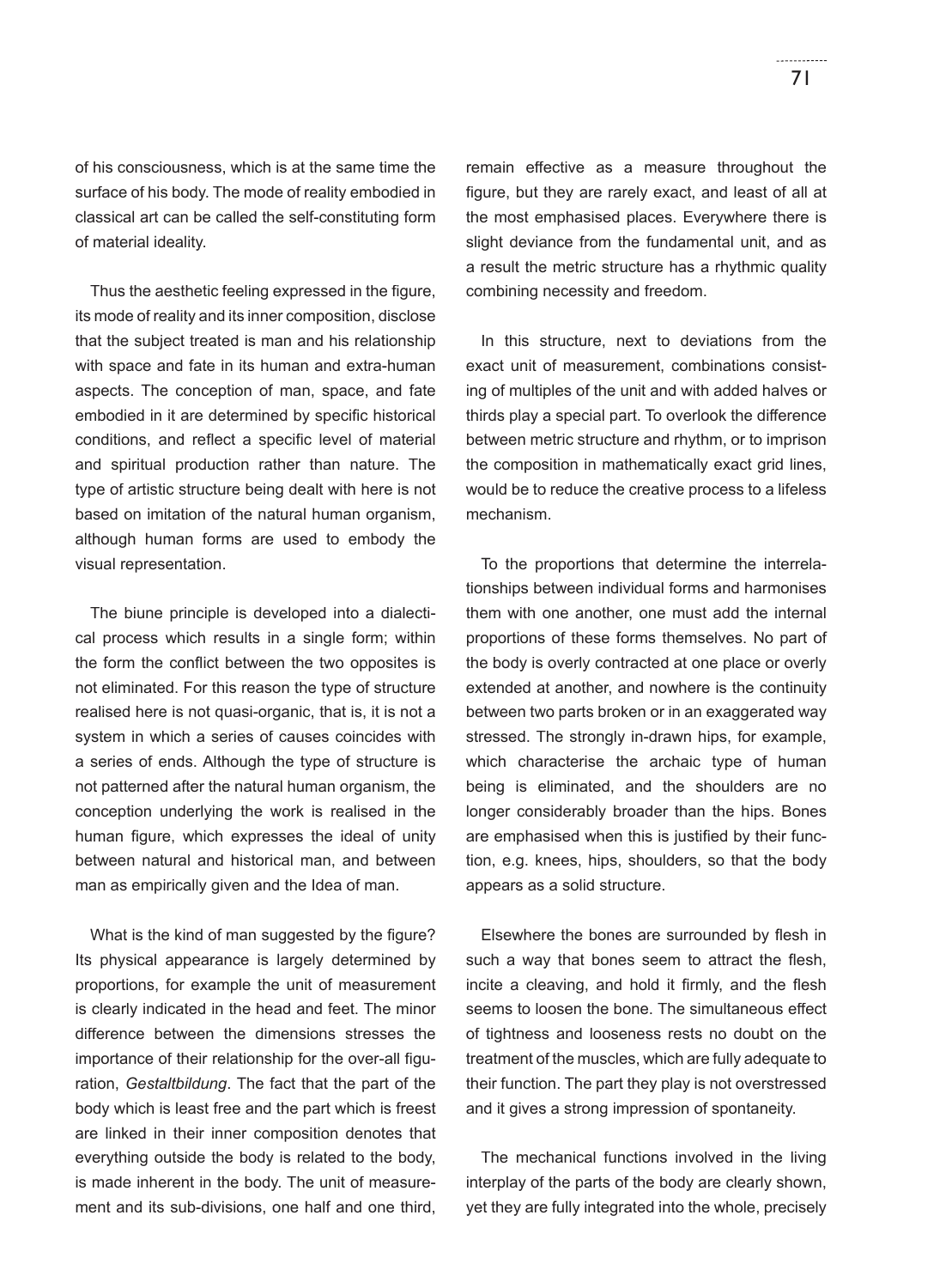because each part performs many functions, spatial, measuring, static, compositional, which relativise one another, and because the artist's imagination is concentrated on the reality of the form as a whole. We are shown changing tensions and relaxations, that is, there is slight quantitative variation in the unit of energy and volume; because energy no longer serves magical purposes, it is conceived of as the living force of the human body, expressing the interplay between action and reaction.

So, the figure stands within the block whose greatest height, without the head, equals six units and whose width at the hips equals one and a half units, with a drapery or two. Between the shoulders and the hips the torso forms a rectangle within the rectangle of the block. Then the width decreases considerably, and the lower part of the body even seems narrower than it is, because the area occupied by the two seems reduced by being in the shadow. The entire lower body could be inscribed into an angle, parallel to the frontal plane, and with its apex located between the feet. If its sides were extended to the armpits they would abut against the rectangle of the torso. The resultant figure links the centre of the bottom side of the block with the corners of its top side, and consists of a rectangle placed above a triangle.

In classical man sensibility is neither dominated by irrational emotions, nor rationalised by the understanding. It is expressed as a balance between man's physical and spiritual forces. It is love for the world as a whole, not for specific material objects, nor the metaphysical Idea of Ideas. This sensibility is not passive receptivity, for the *sensorium* is faced with a force which prevents man from becoming the product of his environment. This force does not merely react to stimuli, but is spontaneous and capable of initiative. The *sensorium* has as its counterpart a *motorium* which stimulates action as such, rather than action in response to outside stimuli. The balance between *sensorium* and *motorium* is

not brought about directly, but through the mediation of consciousness, which sets limits to both, thus achieving not only external balance but also internal unity.

Sexuality is emphasised to the extent that the sexual organ seems to be situated at the centre of the vertical axis. It is not localised in any other respect and it has become absorbed in the sensual quality that characterises the entire surface of the body. Sexuality is not conceived of as an imperious instinct, but as tempered eroticism, in which the active and passive sexual functions are balanced, and which never falls into the excess of ungratified passions or mystical ecstasy. All particular qualities have been replaced with a state of pure intensity, which is midway between tension and relaxation. Affectivity is always restrained and permeated with sensibility; the latter is the outward manifestation of the former and the former adds warmth to the latter.

Emotion is never murky or irrational, it is clear, conscious, lucid, and it repays these gifts of the intellect by divesting it of its coldness and rigidity, by transforming knowledge into wisdom. This wisdom does not refer to a beyond, a transcendent divine world or to immortality; it remains on the human plane, midway between physics and metaphysics, necessity and freedom, *ananke* and *daimonion*. Man seeks to unify these opposites without appealing to an external or superhuman force, by creating a definite, permanent form, a living artistic reality, in which the inner sense is identical with the external senses, just as the idea is identical with the body and the body with the Idea.

Thinking is a self-knowing being aware. Taken in itself this awareness expresses a mode of being which is outside the chain of causality and the play of forces, because it has carried out the one task that confronted it, to centre the world around man and to link the two together, to represent man as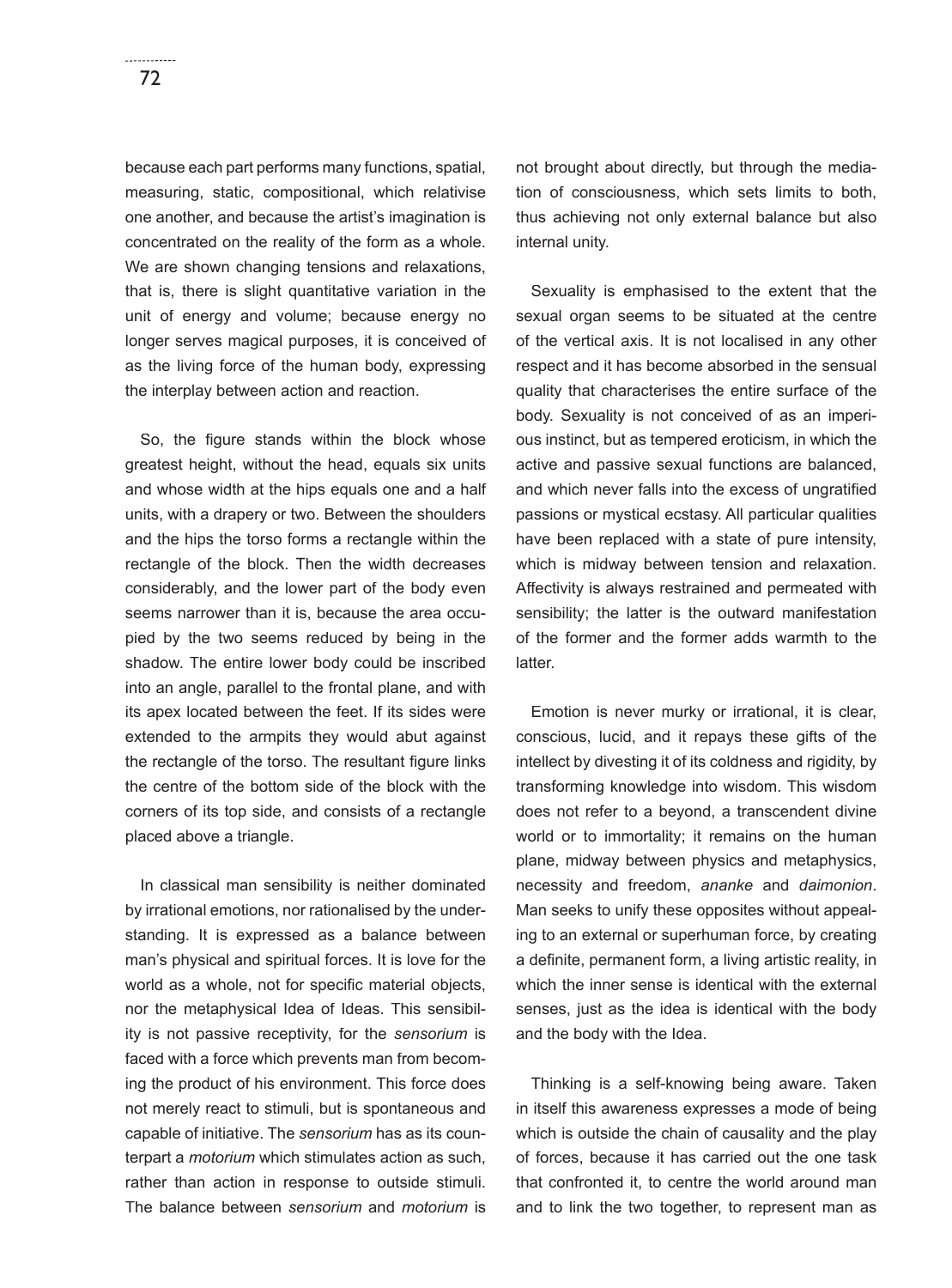shaping himself and the world as a living form in the universal scheme of a disturbed state of repose and a restored balance.

Man acts in conformity with his nature if, out of knowing awareness, out of self-knowledge, he discovers the point where spontaneous initiative and free activity become possible. The purpose of the activity is always the same, to restore an order that has been disturbed, to fulfil one's own *daimonion* through the fulfilment of *ananke*. Man is therefore always responsible for his actions. Since man shapes his own destiny he cannot transfer this burden to another, he cannot lose himself in a nirvana, he cannot surrender himself to a mediator, sorcerer or mystagogue, he cannot be absolved from his responsibility by a father confessor.

Classical man could only act in this life, and for him catharsis does not follow the action, but precedes it, or, more accurately is inherent in it. Classical man stands then in an artistic and philosophical conception of space which is centred around him, concentrated in him, and at the same time extends beyond him, defines his conflict as human, a conflict that is not created by man, but that is inherent in him, and that he cannot elude.

In our figure man is related to himself, and he is related to a being transcending him. The former relationship defines his axis, the latter the foundation on which he rests. These two relationships define the viewer's relationship to the figure and the interval between the two. If man were exclusively defined by his awareness of himself, his task of harmonising and unifying his individual qualities into a purely intensive whole would be a mere aesthetic play, a kind of aesthetic self-education, which might be useful socially. If man were exclusively defined by a reality transcending him, if he had no autonomy, no task of shaping himself, he would be without greatness, dignity or beauty.

But, if man lives at the point where two dimensions intersect, one representing the forces that determine him, and the other his own power to determine the force outside him, and if his consciousness can encompass the extra-human forces and confront them with the idea of man who shapes his own destiny, restoration of the disturbed balance can no longer be regarded as aesthetic play, it becomes expressive of man's fate.

In summary, Raphael's analysis leads to a biune principle, which does not manifest itself as such, but by its effects - the opposition between gravity and consciousness, *daimonion* and *ananke*, finitude and formlessness - so that the man represented and the viewer live simultaneously in all dimensions, which meet at a single point. Each of these spatial and spiritual dimensions has its own inner opposite in a form that is both abstract and concrete, potential and actual. These various modes of being as well as the various dimensions remain at first separated, one beside the other, but also in the greatest tension with each other, a tension that is measurable by pure intuition. They remain bound to one another and we see no development, no process of emanation. Just as in the original block all dimensions and directions are both present and absent, so all the modes of being are present and absent at the point where the dimensions and directions intersect. This co-existence is not developed as something objective, but is posited as something subjective, however, in such a way that the positing is immanent in the objective without being able to manifest itself.

After the contrasts between dimensions and modes of being have been rendered concretely, in the medium or in the stance of the figure, they are balanced against one another, so that the opposites are equally stressed. Then the opposites are unified without losing their identity. This process results in a new unity, the *Gestalt*, which is individual form as well as total form. This method of dialectical synthesis is seen in the transformation of marble into an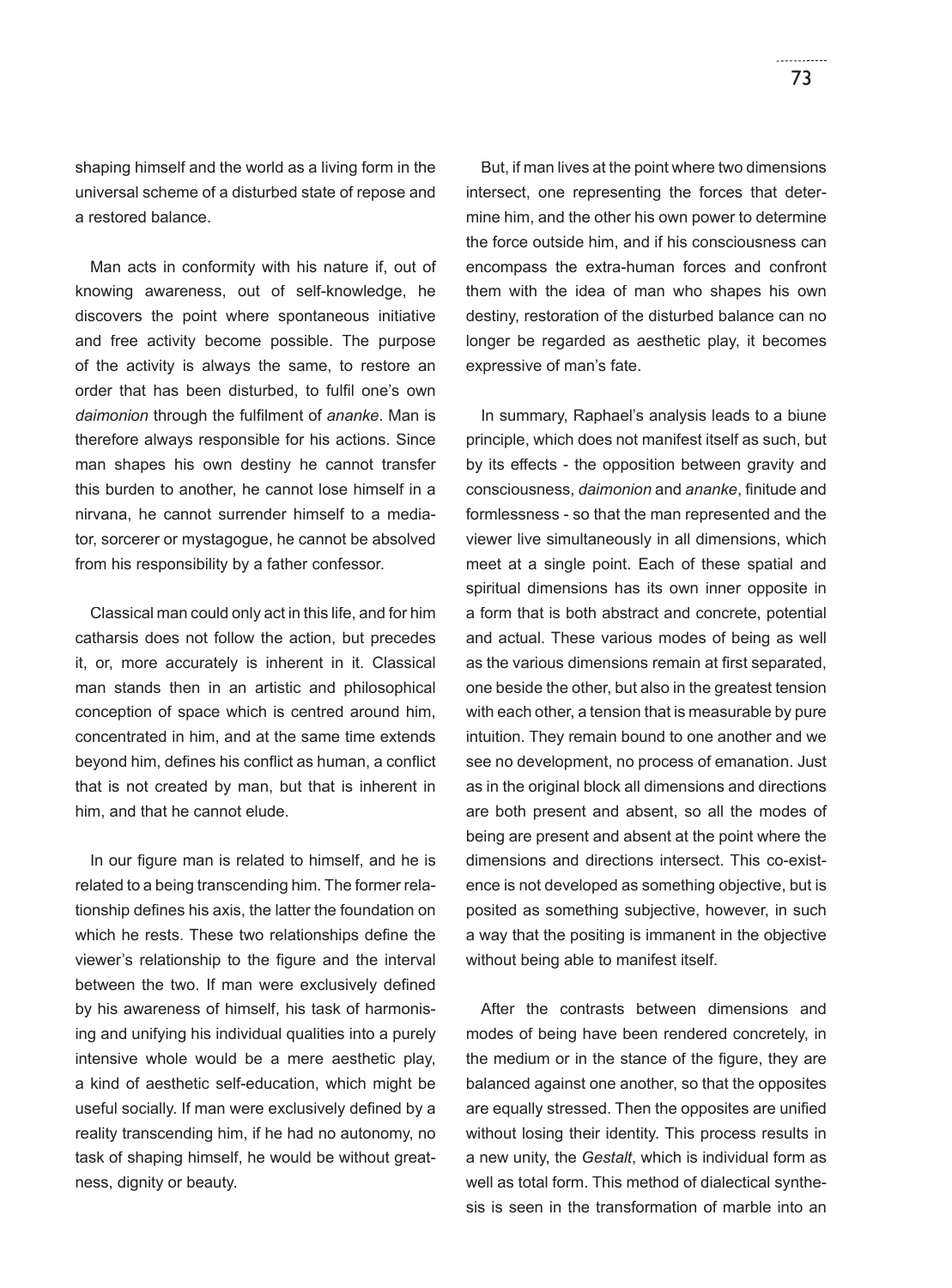artistic medium and form, and in the transformation of the block into space and a human figure; in the simultaneous development from inside, axis, and from outside, block boundaries; in the unity of the inner and the outer world, of body and soul; in the linking of various human capacities.

This dialectical part of the method, which is very different from Hegelian dialectics, discloses the following features: 1. It operates in several modes of being simultaneously; 2. all contrasts derive from a single source and converge towards a single goal, and 3. it is a finite act, not an infinite process, which aims at definitive form, at a permanent though dynamic and living reality.

There are two methods, or two stages rather of the one method applied on different planes, and equally valid for two different modes of being. One expresses the relation between potentiality and actuality, without a one-sided or double process of emanation, and the other expresses the movement of the opposites within the real itself. Each is apprehended differently, that is, by a different combination of thinking and perception. There is also a third stage of the method, which is usually referred to as the composition, i.e. the unification of the individual forms into the total form, internally coherent, self-contained and living, only because no form can express it adequately.

Every individual form is developed fully as an image of the whole, but independently of the whole, and conversely the whole is not the sum of the individual forms. The two opposite movements, from the parts to the whole and from the whole to the parts, specify several layers of being and bring them into balance. In this logic of form there are notable discrepancies, which is a sign that the finished work of art preserves the biunity of the principle, and that the principle does not manifest itself as such.

The will to form, to form in accordance with a

logical method, is thus inseparable from the absolute recognition of the existence of a reality that cannot be formed. This invests classical man with his sublimity. Like Ulysses during his visit to Circe, he knows that he is threatened from two sides, the sorceress can change him into a swine, the goddess can give him eternal youth and immortality. But he is equally unwilling to be turned into a beast or made into a god. His blundering search, his struggle against the elements, his humanity are dearer to him than the immortality of the god. Precisely because classical man prefers the consciousness of his own self to the powers of earth and heaven, of the underworld and of Olympus, the method of this consciousness, no matter how much it may aim at absolute permanence, cannot be a repetition of a dogma, the imitation of something ready-made, but must be a self-constituting dialectical development and construction, not merely of a single human body in space, but of a new type of reality.

This reality is neither metaphysical nor empirical, but a true synthesis, not a fusion, of all other realities, which both preserves and transcends the oppositions inherent in each of them. With the creation of such an artistic reality the work of art ceases to be a sign of something else, to refer to something outside of itself. It lays claim to be the sole and total resolution of all contradictions. In attempting to achieve the impossible, such works become timeless. The idea of human perfection is to be achieved by man's own efforts.

In classical sculpture then, the human figure does not play the part of an artificial mediation between matter and spirit, but that of a stage in the process of unifying the two by dematerialising the medium and materialising the spiritual expression. For this reason the material characteristics of the human figure do not imitate the natural surface qualities of living human beings. We have three elements, the natural medium, marble, the figure which is both material and nonmaterial, and the expression or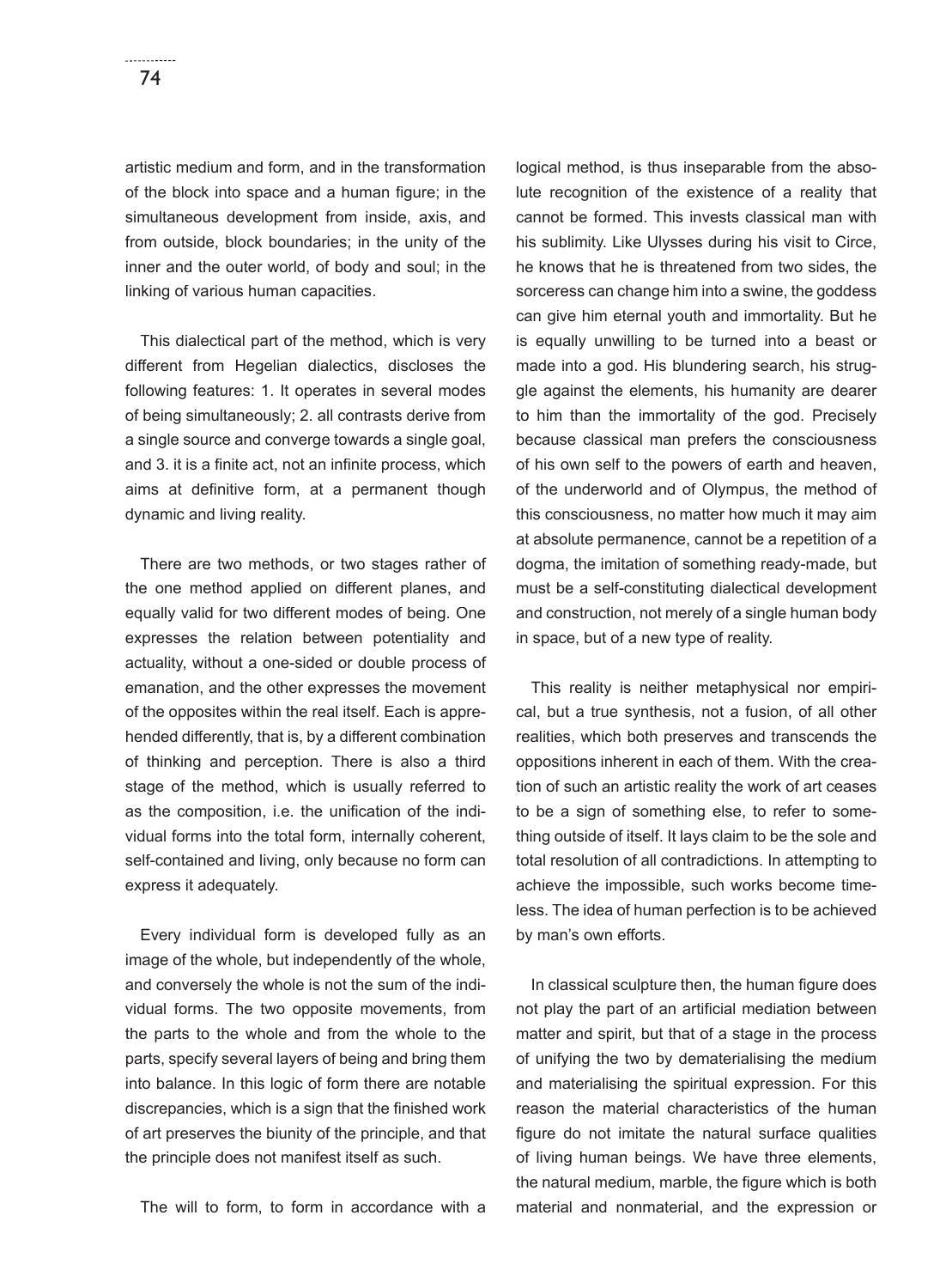spiritual material of the artistic idea, that is essentially the idea of man, as finite body, mortal and self-creating. It needs again to be stressed that all these elements are of equal importance, and that they interpenetrate in such a way that the specific character of each is altered, though none loses its individual identity.

This interpenetration of equally important but distinct elements is unique, because the object represented whose natural qualities have been transformed, namely the sculpted figure, serves as a vehicle for the other two elements. In so far as it is a synthesis of these two elements it is not at a higher level; it merely represents the qualitatively new mode of being to which all these elements have attained, they have now become a living, structured, and thus limited, though not finite unity.

This classical dialectics must not be confused with Hegelian dialectics, which is not Greek but Christian, and which is conceived as an infinite process, each synthesis being followed by its antithesis, whereas classical dialectics consists precisely in this, that the unification of opposites is a simple and finite process completed with the creation of form. In Greek art, geometric form and organic form are equally stressed and modifying the other without losing its specificity.

The two form an indissoluble union, which does not express a metaphysical principle, but a human action. The artist is aware of the disparity between the human spirit and the cosmic soul, he suggests that the two can be harmonised in the human figure, which is thus conceived of as an image and likeness of the ordered cosmos. This synthesis of spirituality and sensuality, of essence and appearance, means that a form can be both perceived by the senses and grasped by the mind, and this form is both self-constituting process and structured reality. It is a form identical with content, because the form absorbs the content and posits itself as content.

Traditional philosophy does not supply a term to denote the reality that is suggested by such an analysis of the content and method of classical art, and Raphael coins the notion of a Real-Idealism, a term that he suggests has the merit of indicating that classical man was not released ready-made from the natural medium of marble, but only by transforming its properties in a creative act.

## **Notes**

- 1. Cited in Max Raphael, *The Demands of Art*, trans. by N. Guterman (London: Routledge & Kegan Paul, 1968), p. 225.
- 2. The full account by Marx can be found in the Marx-Engels collected works (MEW, i.e. *Marx-Engels Werke*, Dietz Verlag, Berlin), in the concluding pages of *Zur Kritik der politischen Ökonomie*, 1857, MEW, vol. 13, p. 640 ff.; also Max Raphael, *Arbeiter, Kunst und Künstler* (Dresden: Verlag der Kunst, 1973), especially 'Prolegomena zu einer marxistichen Kunsttheorie', pp. 256-363; and Max Raphael, *Proudhon, Marx, Picasso* (Paris: Editions-Excelsior, 1933).
- 3. For a succinct analysis of the failure of Marx see 'The Struggle to Understand Art', in Max Raphael *The Demands of Art*, pp.186-87: 'And there are good reasons for this. If we apply to the thesis that art is an ideological superstructure, its own presupposition, i.e. that of historical materialism, we find that historical materialism itself is only an ideological superstructure of a specific economic order - the capitalistic order in which all productive forces are concentrated in the economic sector. A transitional epoch always implies uncertainty: Marx's struggle to understand his own epoch testifies to this. In such a period two attitudes are possible. One is to take advantage of the emergent forces of the new order with a view to undermining it, to affirm it in order to drive it beyond itself: this is the active, militant, revolutionary attitude. The other clings to the past, is retrospective and romantic, bewails or acknowledges the decline, asserts that the will to live is gone - in short it is the passive attitude. Where